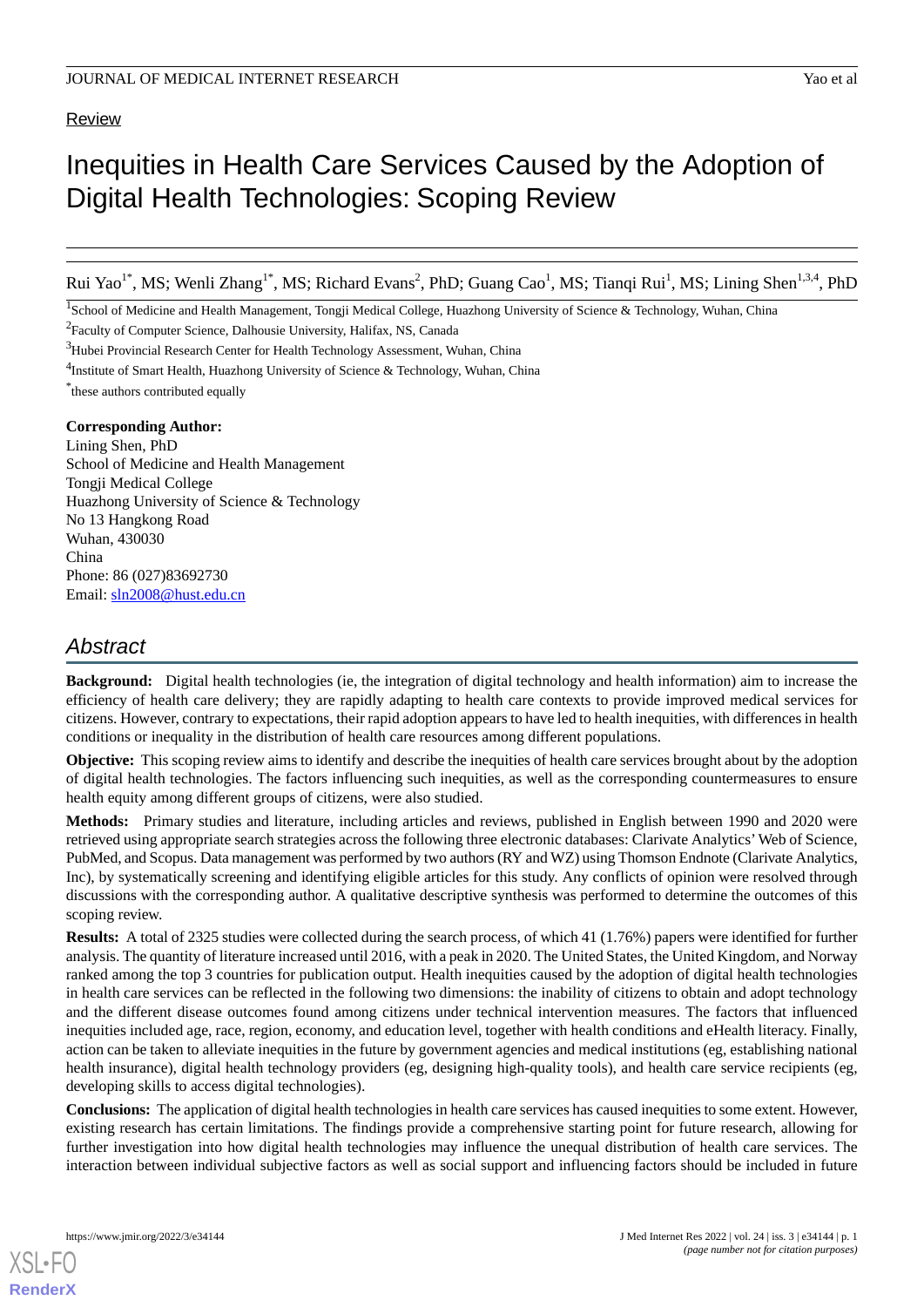studies. Specifically, access to and availability of digital health technologies for socially disadvantaged groups should be of paramount importance.

*(J Med Internet Res 2022;24(3):e34144)* doi:  $10.2196/34144$ 

#### **KEYWORDS**

health inequities; digital health technologies; health care services; socially disadvantaged groups; scoping review; mobile phone

# *Introduction*

#### **Background**

An evolution in health care services is occurring across the globe in response to an explosion in readily available digital technologies. The adoption of digital technologies as a means for citizens to access health and social care is accelerating at an unprecedented pace, pushing patient-centered care toward digital health [\[1](#page-11-0)]. Many countries and organizations are paying greater attention to digital health, which has seen a sharp increase in the release of health policies and reports, such as the United Kingdom's *Digital Strategy* published in 2012 [\[2](#page-12-0)], the European Union's *Europe's Digital Decade* and *Digital Europe Programme* [\[3](#page-12-1)], the World Health Organization's *Draft Global Strategy for Digital Health (2020-2025)* [\[4](#page-12-2)], China's *Outline of Healthy China 2030 Plan* [\[5](#page-12-3)], and so on. Digital health refers to the use of readily available information and communication technologies for the following: to provide patients with preventive services, treatment, and education; to promote disease tracking and monitoring; and to enable consumers to participate in health care services  $[6,7]$  $[6,7]$  $[6,7]$ . Digital health is the integration of digital technology and health information with the aim of increasing the efficiency of health care delivery and improving the health of patients [\[8](#page-12-6)]. Digital health technology is the adoption of digital technology in health, with examples being seen in electronic health records, telemedicine or telehealth services, robotics, and eHealth, along with mobile health supported by the use of smartphones, wearables, mobile apps, and various monitoring devices [[9-](#page-12-7)[11](#page-12-8)].

Lupton [[12\]](#page-12-9) had said that "Digital health technologies are positioned to enable people to effectively become 'managers' of their own health and healthcare." In our internet-enabled world, the use of digital health technologies is becoming the core of health care delivery. Studies have shown that digital health technology can improve health literacy, enhance patient participation in health care, enable patients to better manage their own health, and improve health care efficiency, especially in patients with chronic diseases [\[13](#page-12-10)[,14](#page-12-11)]. Digital health technology interventions, that is, those delivered through digital technologies, such as smartphones and websites [[15\]](#page-12-12), can improve health care delivery and contribute to the *triple aim* of health care, that is, better care, better health outcomes, and reduction in medical spending [\[16](#page-12-13)]. However, compared with expectations, the rapid development of digital health technologies has led to health inequities.

Health inequities refer to differences in health conditions or the distribution of health care resources among different populations because of social conditions, such as the citizens'place of birth, growth, life, or work [\[17](#page-12-14)]. Although digital health technologies are being adopted rapidly, it is likely that those who do not use

the internet or mobile devices regularly or have difficulty in using them, such as older adults, those living in low-income regions, and people in remote areas with poor internet connectivity, will be forgotten [[18](#page-12-15)[-20](#page-12-16)]. This phenomenon not only represents inequities among income, education, and age groups and between the healthiest and least healthy [\[17](#page-12-14)] but also represents inequities in access to and availability of technology, which is a continuing barrier to the use of digital health services [[21\]](#page-12-17).

The potential of technologies to induce health inequities has been widely recognized [[22\]](#page-12-18). As early as 2016, the World Bank's Information Industry Report identified that information technology innovations have the potential to lead to new inequities [\[20](#page-12-16)]. The report stated that those who are wealthy and better educated are well positioned to take advantage of the internet. However, many global citizens do not have access to the internet. In some regions where women have low socioeconomic status (SES), they are discouraged from going on the web and do not have access to cell phones [\[20](#page-12-16)]. In addition, there are still people in parts of the world who are illiterate and do not benefit from access to the internet. Some studies found that mobile health interventions can exacerbate treatment disparities [[23,](#page-12-19)[24](#page-12-20)]. Digital health technology interventions work better for those who are already better off—a situation that can induce inequities. This phenomenon is well established in public health and is referred to as *Intervention-Generated Inequalities*[\[19\]](#page-12-21). Socially disadvantaged groups [[25\]](#page-12-22) have more challenges in access to and availability of digital health technologies [\[26](#page-12-23)], which may lead to more severe health inequities.

### **Objectives**

From an ethical perspective, health equity is more important than health inequity as the latter can have negative social and economic consequences [\[27](#page-13-0)]. The databases of Cochrane, JBI Evidence Synthesis, and PROSPERO (the international prospective register of systematic reviews administered by the University of York's Centre for Reviews and Dissemination) show that there is no literature review to date on inequities caused by the application of digital health technologies in health care services. The aim of this scoping review is to systematically review and synthesize information on health inequities in health care delivery resulting from digital health technologies and to provide insights for future research and practice. Such a review can provide a better understanding of the health inequities caused by digital health technologies, the influencing factors, and countermeasures and can inform future corresponding policy decision-making to ensure health equities among different citizen groups, and thereby achieve social equity and stability.

 $XS$ -FO **[RenderX](http://www.renderx.com/)**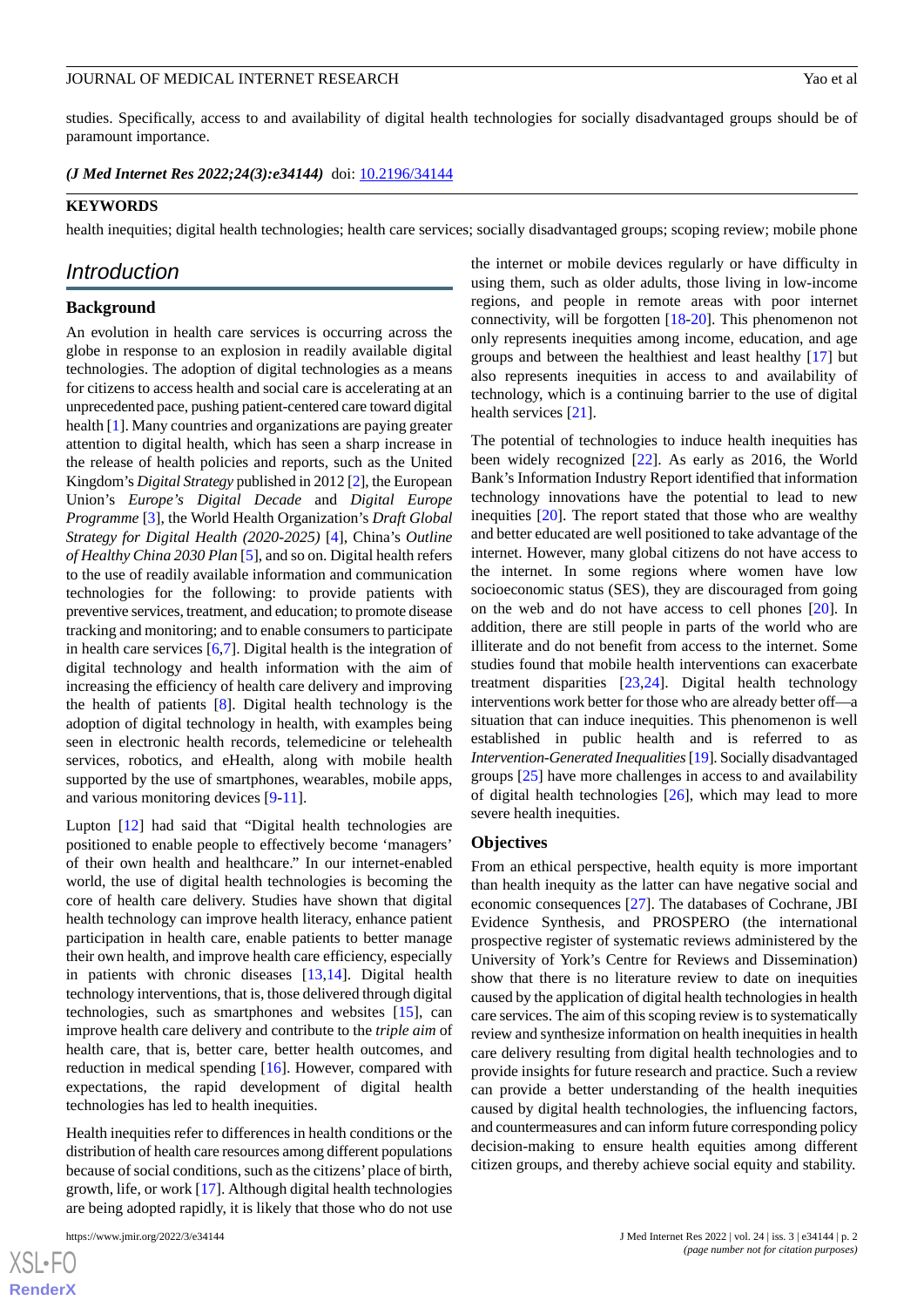# *Methods*

### **Overview**

This scoping review used the framework of Arksey and O'Malley [\[28](#page-13-1)], which comprises the following five stages: identifying the research question; identifying relevant studies; study selection; data extraction and analysis; and collating, summarizing, and reporting the results. The reporting of the scoping review was guided by the PRISMA-ScR (Preferred Reporting Items for Systematic Reviews and Meta-Analyses extension for Scoping Reviews) checklist; for details of items included in the checklist, please see [Multimedia Appendix 1](#page-11-1) [[29\]](#page-13-2). In addition, the study was registered in an open science framework and an independent registry. The registration type of this scoping review is open-ended and the registration digital object identifier is 10.17605/OSF.IO/A5R7F.

# **Search Strategy**

The electronic databases Clarivate Analytics' Web of Science, PubMed, and Scopus were searched for articles published in English between 1990 (in the late 1990s, the combination of medical care and technology gave birth to a new field called *eHealth* [\[30\]](#page-13-3)) and 2020. Two coauthors (RY and WZ) developed and performed a Boolean search strategy based on SPIDER (Sample, Phenomenon of Interest, Design, Evaluation, Research) type—a search tool used to identify relevant qualitative and mixed method studies [\[31](#page-13-4)]. The search frame included phenomenon of interest (digital technologies, such as *ehealth* or *telehealth\**), evaluation (*inequit\**), and research type (primary studies and literature including articles or reviews; see [Table 1](#page-2-0) for details). Through a review of the keywords that appeared in the title or summary field of each article, a list of literature was retrieved. The title information was then exported to EndNote X9 (Clarivate Analytics, Inc) for evaluation to promote the selection process and collaboration among reviewers.

#### <span id="page-2-0"></span>**Table 1.** Database search strategy.

| Database       | Search strategy                                                                                                                                                                                                                                                                                                                                                                                                                                                                                                                                                                                                                                                                                                                                                                                                                                                       | Number of results |
|----------------|-----------------------------------------------------------------------------------------------------------------------------------------------------------------------------------------------------------------------------------------------------------------------------------------------------------------------------------------------------------------------------------------------------------------------------------------------------------------------------------------------------------------------------------------------------------------------------------------------------------------------------------------------------------------------------------------------------------------------------------------------------------------------------------------------------------------------------------------------------------------------|-------------------|
| Web of science | $TS = (eHealth OR telehealth * OR telemediate OR mHealth OR mobile health OR health IT OR health inform)$<br>mation technolog* OR health informat* OR digital health* OR digital health technolog* OR [ICT AND<br>(health* OR healthcare settings OR healthcare delivery OR healthcare service*)] OR [technolog* AND<br>(health* OR healthcare settings OR healthcare delivery OR healthcare service*)]) AND TS= inequit*. Time<br>span=January 1, 1990, to December 31, 2020.                                                                                                                                                                                                                                                                                                                                                                                        | 910               |
| PubMed         | (1990[Date—Publication]: 2020[Date—Publication]) AND (eHealth[Title/Abstract] OR telehealth*[Title/Ab-<br>stract] OR telemedicine[Title/Abstract] OR mHealth[Title/Abstract] OR mobile health[Title/Abstract] OR<br>health IT[Title/Abstract] OR health information technolog*[Title/Abstract] OR health informat*[Title/Abstract]<br>OR digital health*[Title/Abstract] OR digital health technolog*[Title/Abstract] OR [ICT(Title/Abstract) AND<br>(health*[Title/Abstract] OR health care settings[Title/Abstract] OR health care delivery[Title/Abstract] OR<br>health care service*[Title/Abstract])] OR [technolog*(Title/Abstract) AND (health*[Title/Abstract] OR health<br>care settings[Title/Abstract] OR health care delivery[Title/Abstract] OR health care service*[Title/Abstract])]<br>OR [telemedicine(MeSH Terms)]) AND (inequit*[Title/Abstract]). | 566               |
| Scopus         | (TITLE-ABS-KEY[eHealth] OR TITLE-ABS-KEY[telehealth*] OR TITLE-ABS-KEY[telemedicine] OR TITLE-<br>ABS-KEY[mHealth] OR TITLE-ABS-KEY[mobile health] OR TITLE-ABS-KEY[health IT] OR TITLE-ABS-<br>KEY health information technolog*  OR TITLE-ABS-KEY health informat*  OR TITLE-ABS-KEY digital<br>health*] OR TITLE-ABS-KEY[digital health technolog*] OR [TITLE-ABS-KEY(ICT) AND (TITLE-ABS-<br>KEY[health*] OR TITLE-ABS-KEY[healthcare settings] OR TITLE-ABS-KEY[healthcare delivery] OR TITLE-<br>ABS-KEY[healthcare service*])] OR [TITLE-ABS-KEY(technolog*) AND (TITLE-ABS-KEY[health*] OR<br>TITLE-ABS-KEY[healthcare settings] OR TITLE-ABS-KEY[healthcare delivery] OR TITLE-ABS-<br>KEY[healthcare service*])]) AND TITLE-ABS-KEY(inequit*) AND PUBYEAR AFT 1989 AND PUBYEAR<br><b>BEF 2021.</b>                                                          | -849              |

## **Inclusion Criteria**

Studies were considered eligible if they met the following criteria: (1) published in English between the years 1990 and 2020, (2) either a primary study or literature review, and (3) discussed health inequities related to digital health technology interventions or explored the influencing factors for digital health inducing health inequities or the countermeasures to alleviate health inequities.

# **Exclusion Criteria**

Studies considered ineligible included those that only related to the following: (1) books or book sections or editorials, commentary, and columns; (2) studies beyond the reach of the full text; (3) public health intervention and policy intervention measures; (4) the design of health technology, service systems, or frameworks to make up for health differences; or (5) studies

 $X$ SL•F $C$ **[RenderX](http://www.renderx.com/)** that did not explore the relationship between digital health technologies and health inequities.

#### **Study Selection**

After designing the search strategy, inclusion criteria, and exclusion criteria, the literature was reviewed according to the PRISMA-ScR process [\[29](#page-13-2)]. A total of 2325 records were collected from the following electronic databases: Clarivate Analytics' Web of Science, PubMed, and Scopus. To review the relevance of the literature, coauthors RY and WZ screened the titles and abstracts of all remaining records after the removal of duplicates. All full texts were read and analyzed by 2 individual researchers (RY and WZ), and individual data extraction forms were then merged into a single, unifying document that was used for the interpretation and presentation of results. Discrepancies were adjudicated by the corresponding authors. Next, the full article text of the retrieved results was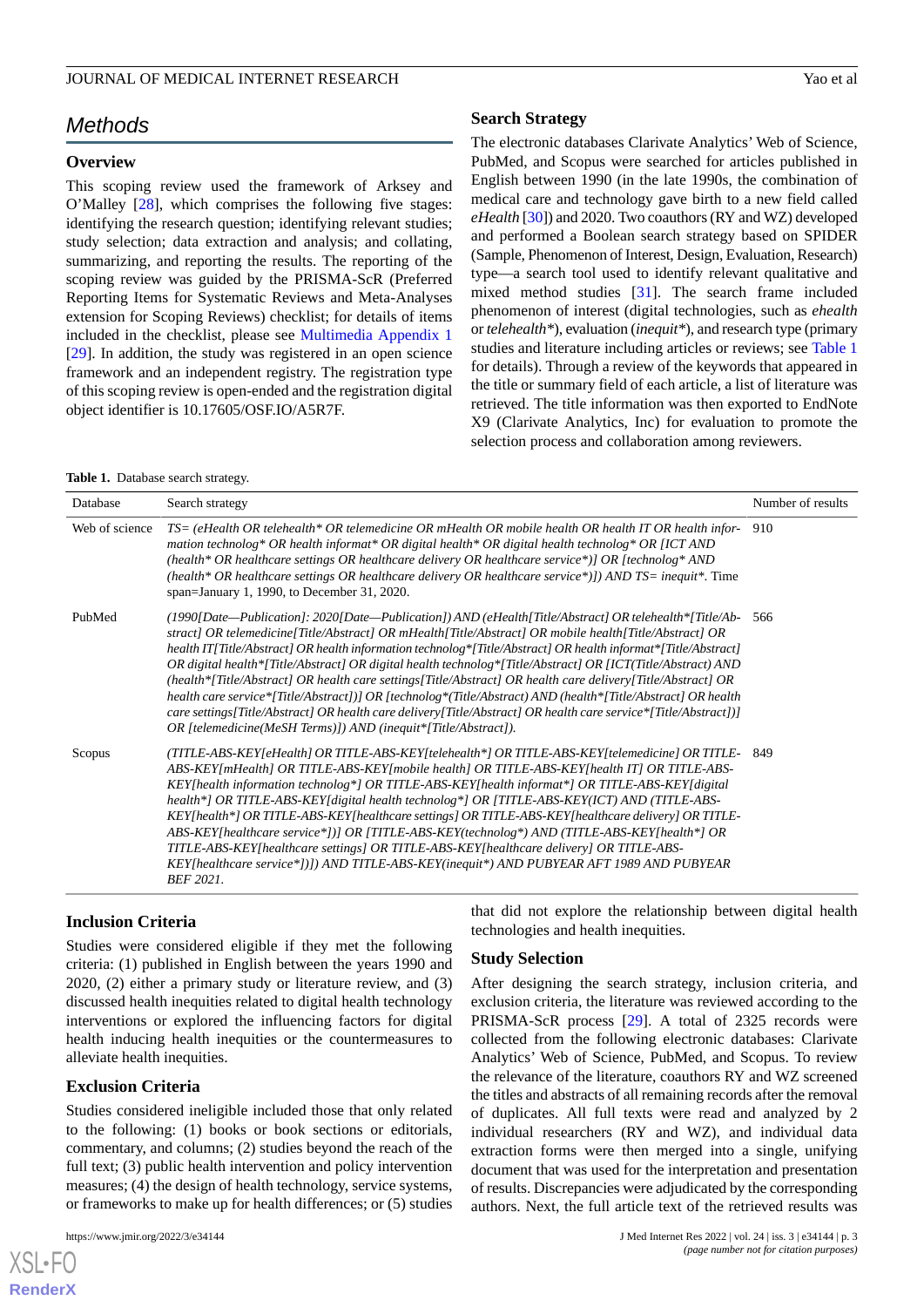examined by RY and WZ based on the inclusion and exclusion criteria. Of the 2325 papers, 41 (1.76%) papers were identified for the systematic analysis, as illustrated in [Figure 1.](#page-3-0)

<span id="page-3-0"></span>**Figure 1.** PRISMA-ScR (Preferred Reporting Items for Systematic Reviews and Meta-Analyses extension for Scoping Reviews) procedural flowchart.



# **Data Extraction and Analysis**

A bespoke data extraction form was used to systematically extract information relevant to the descriptive information. Data were extracted from each article to describe the following: (1) the characteristics of each study (including author, year of publication, publication country, and methods used), (2) the concrete embodiment of the inequity of health care services brought about by the application of digital health technology, (3) the factors contributing to the inequities in health care services resulting from the adoption of digital health technology, and (4) the measures used to mitigate health inequities.

Furthermore, a qualitative descriptive synthesis [[30\]](#page-13-3) was performed to determine the outcomes of this scoping review.

# *Results*

# **Overview of the Included Studies**

Of the 41 papers retained, the earliest publication related to health inequities caused by digital health technologies was published in 1993. Thereafter, the number of relevant publications remained at 0 from 1994-2003, fluctuated between 0 and 2 from 2004-2016, and grew after 2016, reaching a peak of 14 in 2020, as shown in [Figure 2](#page-4-0).

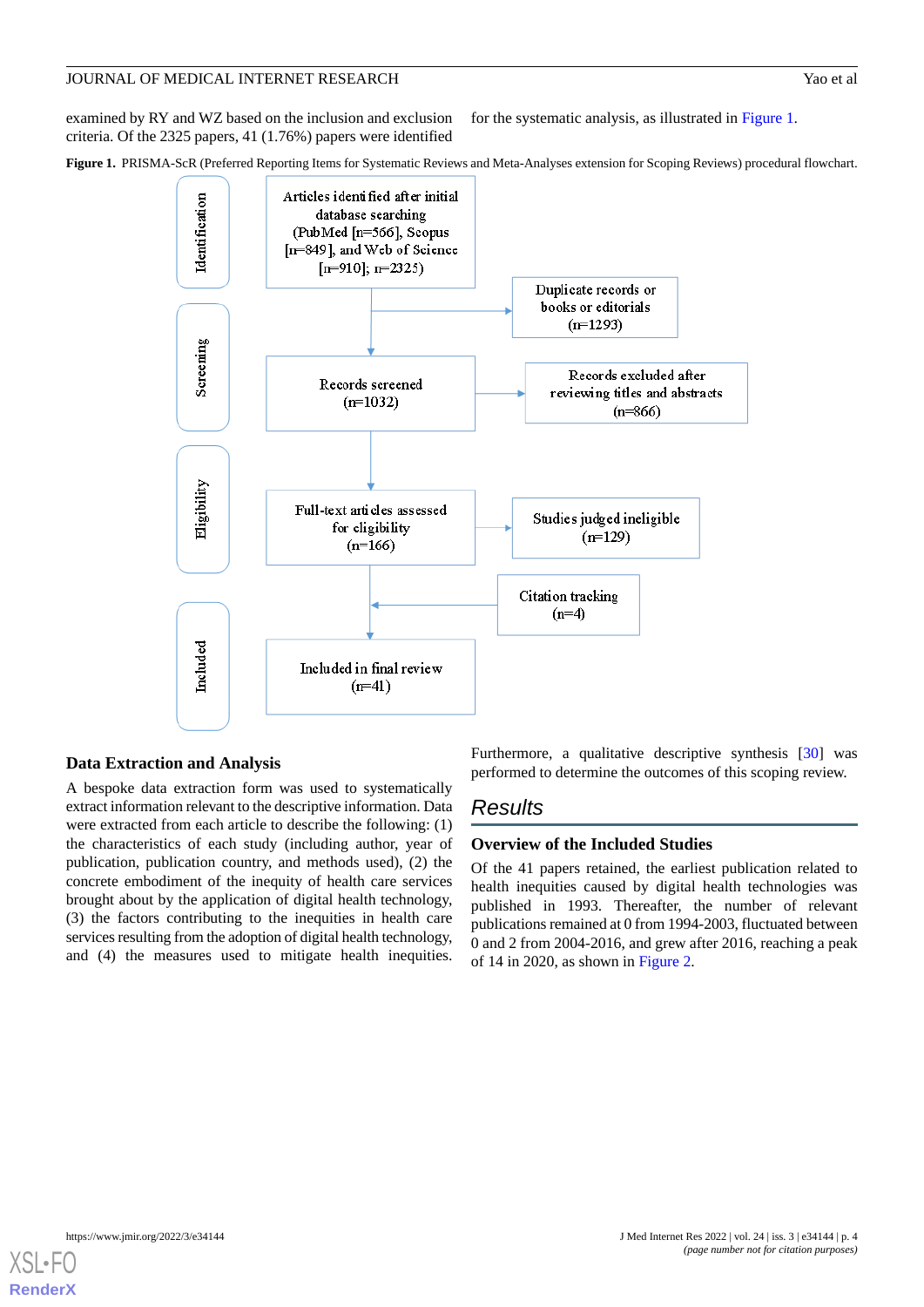<span id="page-4-0"></span>



<span id="page-4-1"></span>The United States published the greatest number of papers on the topic, accounting for 46% (19/41), followed by the United Kingdom (8/41, 20%), and Norway (3/41, 7%), whereas other countries published only 1 or 2 papers, as shown in [Table 2](#page-4-1). Of the 41 records, 6 (15%) were literature reviews, 17 (41%)

records used a quantitative approach, 15 (37%) records used a qualitative approach, and 3 (7%) records used mixed methods. Specific information on the included studies is presented in [Table 3](#page-5-0).

|  | <b>Table 2.</b> Statistics of literature publications in different countries $(N=41)$ . |  |  |  |  |  |
|--|-----------------------------------------------------------------------------------------|--|--|--|--|--|
|--|-----------------------------------------------------------------------------------------|--|--|--|--|--|

| Country              | Number of literatures, n (%) |
|----------------------|------------------------------|
| Australia            | 1(2)                         |
| Bangladesh           | 1(2)                         |
| Canada               | 2(5)                         |
| Indonesia            | 1(2)                         |
| Israel               | 1(2)                         |
| Italy                | 2(5)                         |
| Korea                | 1(2)                         |
| Netherlands          | 1(2)                         |
| Norway               | 3(7)                         |
| Switzerland          | 1(2)                         |
| United Kingdom       | 8(20)                        |
| <b>United States</b> | 19(46)                       |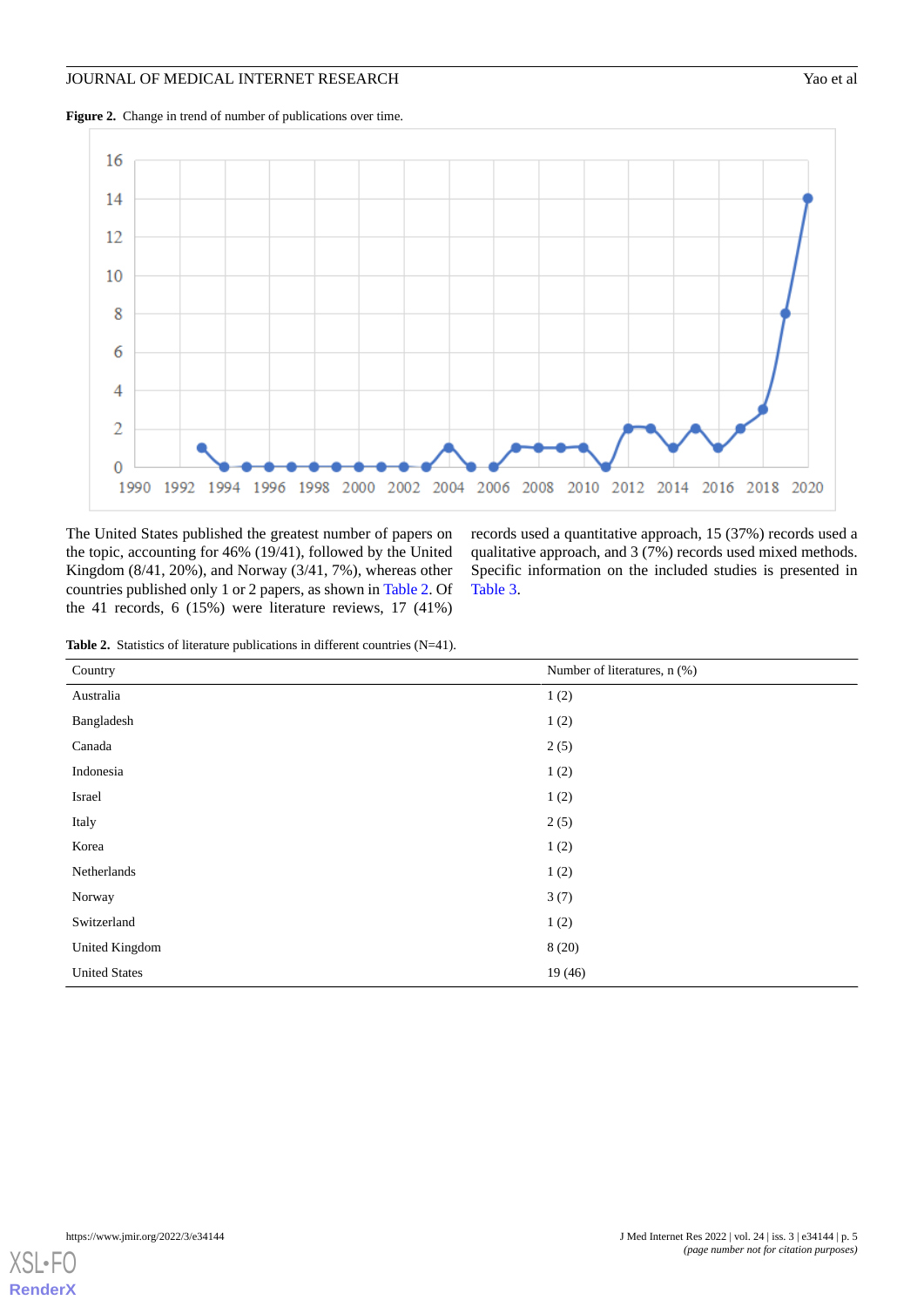<span id="page-5-0"></span>Table 3. Overview of included studies.

| Authors                | Year | Country              | Research method                                   | Manifestations of<br>health inequities                                                                                                  | Influencing factors of<br>health inequities                     | Countermeasures for<br>health inequities                                                                                                                                               |
|------------------------|------|----------------------|---------------------------------------------------|-----------------------------------------------------------------------------------------------------------------------------------------|-----------------------------------------------------------------|----------------------------------------------------------------------------------------------------------------------------------------------------------------------------------------|
| Yang [32]              | 1993 | Korea                | Quantitative ap-<br>proach                        | Access to health care<br>resource: medical in-<br>surance access                                                                        | Income                                                          | Countermeasures of gov-<br>ernment agencies: estab-<br>lish national health insur-<br>ance                                                                                             |
| Steiger et al [33]     | 2004 | Switzerland          | Qualitative ap-<br>proach                         | N/A <sup>a</sup>                                                                                                                        | Age and SES <sup>b</sup>                                        | Countermeasures of<br>technology providers:<br>design high-quality web-<br>sites                                                                                                       |
| Viswanath et al $[34]$ | 2007 | <b>United States</b> | Qualitative ap-<br>proach                         | Access to health care<br>resource: technical ac-<br>cess and availability                                                               | <b>SES</b>                                                      | Countermeasures of gov-<br>ernment agencies: struc-<br>tural adjustment at the<br>policy system level                                                                                  |
| Kim et al $[35]$       | 2009 | <b>United States</b> | Quantitative ap-<br>proach                        | Access to health care<br>resource: technology<br>acquisition                                                                            | Economy, age, and<br>eHealth literacy                           | Countermeasures of gov-<br>ernment agencies: free<br>PCs, internet connec-<br>tions, and help from<br>nursing students and ac-<br>commodation staff                                    |
| Andreassen et al [36]  | 2010 | Norway               | Qualitative ap-<br>proach                         | Health and disease<br>outcome: disease<br>mortality                                                                                     | SES and health litera-<br>cy                                    | N/A                                                                                                                                                                                    |
| Goldberg [37]          | 2012 | <b>United States</b> | Qualitative ap-<br>proach                         | Health and disease<br>outcome: disease risk                                                                                             | <b>SES</b>                                                      | Countermeasures of gov-<br>ernment agencies: give<br>priority to people with<br>diseases                                                                                               |
| Jones $[38]$           | 2013 | United Kingdom       | Quantitative ap-<br>proach                        | N/A                                                                                                                                     | Health condition and<br>economic barriers                       | Countermeasures of gov-<br>ernment agencies and<br>health care service re-<br>ceivers: provide technical<br>support, medical institu-<br>tions take actions or vol-<br>unteer services |
| Jennings et al [23]    | 2013 | <b>United States</b> | Overview                                          | Access to health care<br>resource: technology<br>acquisition                                                                            | N/A                                                             | N/A                                                                                                                                                                                    |
| McAuley [18]           | 2014 | United Kingdom       | Combination of<br>qualitative and<br>quantitative | Access to health care SES and age<br>resource: technology<br>acquisition; health and<br>disease outcome: in-<br>creased risk of disease |                                                                 | Countermeasures of<br>health care service re-<br>ceivers: develop informa-<br>tion and skills for access<br>to digital technology                                                      |
| Albright et al [39]    | 2015 | <b>United States</b> | Quantitative ap-<br>proach                        | Access to health care<br>resource: technology<br>acquisition                                                                            | Age                                                             | N/A                                                                                                                                                                                    |
| Matteucci [40]         | 2015 | Italy                | Qualitative ap-<br>proach                         | Health and disease<br>outcome: disease risk                                                                                             | Health condition                                                | Countermeasures of gov-<br>ernment agencies: role of<br>community and health<br>professionals                                                                                          |
| Mierlo et al [41]      | 2016 | United Kingdom       | Quantitative ap-<br>proach                        | Access to health care<br>resource: digital partic-<br>ipation                                                                           | N/A                                                             | N/A                                                                                                                                                                                    |
| Latulippe et al $[42]$ | 2017 | Canada               | Overview                                          | Health and disease<br>outcome: disease<br>prevalence, mortality;<br>access to health care<br>resource: technology<br>acquisition        | eHealth literacy, age,<br>SES, rural, and sexual<br>orientation | Countermeasures of<br>technology providers:<br>universal eHealth care<br>tool and technology de-<br>sign                                                                               |

**[RenderX](http://www.renderx.com/)**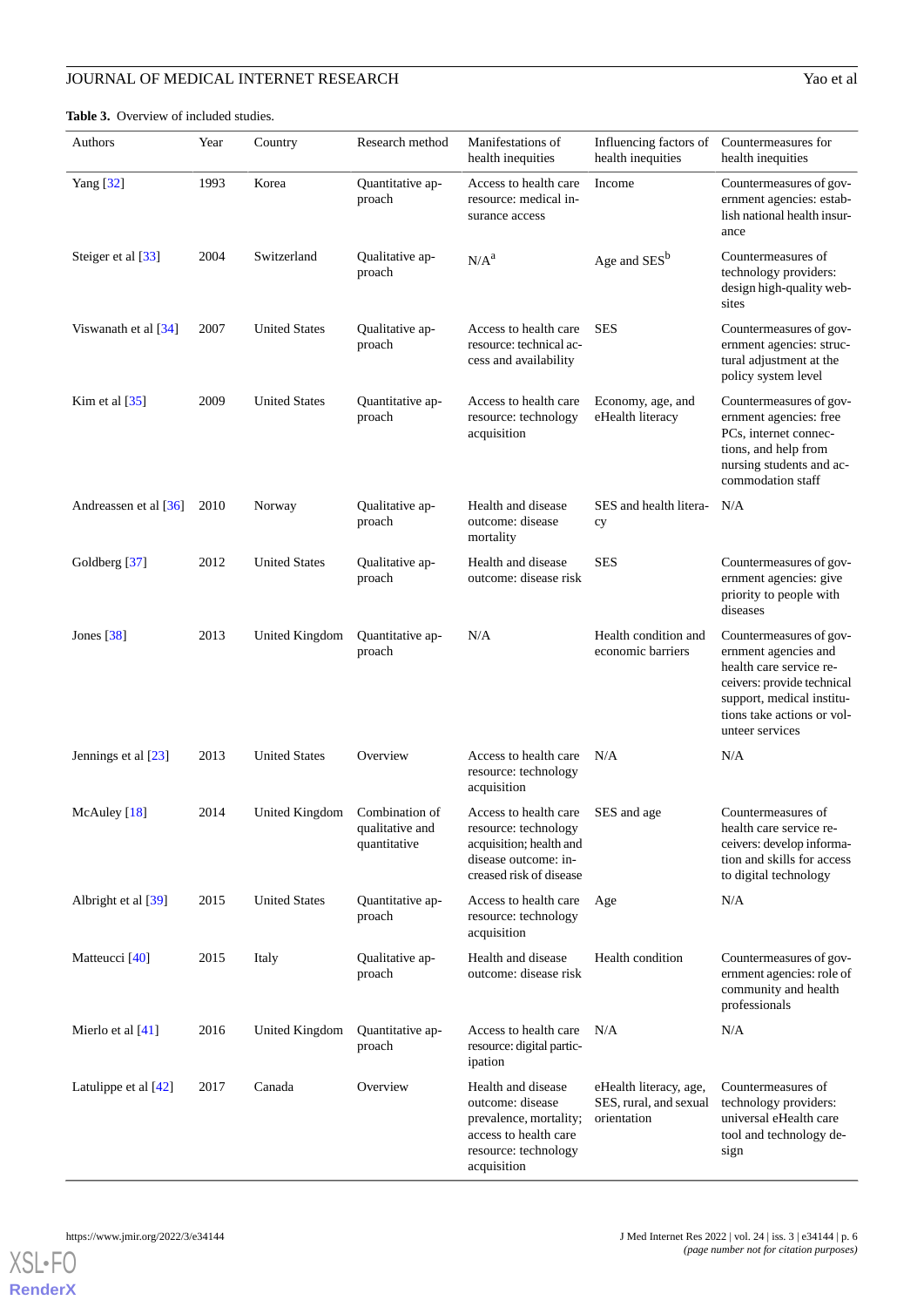| Authors                  | Year | Country              | Research method            | Manifestations of<br>health inequities                                                                                           | Influencing factors of<br>health inequities | Countermeasures for<br>health inequities                                                                                                                                                                                 |
|--------------------------|------|----------------------|----------------------------|----------------------------------------------------------------------------------------------------------------------------------|---------------------------------------------|--------------------------------------------------------------------------------------------------------------------------------------------------------------------------------------------------------------------------|
| Hosseinpoor et al $[43]$ | 2017 | Indonesia            | Qualitative ap-<br>proach  | Health and disease<br>outcome: Health out-<br>comes; access to<br>health care resource:<br>technical services                    | N/A                                         | Countermeasures of gov-<br>ernment agencies: health<br>inequities monitoring<br>embedded in national<br>health information sys-<br>tem                                                                                   |
| Veinot et al $[19]$      | 2018 | <b>United States</b> | Qualitative ap-<br>proach  | N/A                                                                                                                              | Education level and<br>health literacy      | Countermeasures of gov-<br>ernment agencies and<br>technology providers: in-<br>vest in resources and<br>time or technical design<br>that is easy to understand<br>and health professionals<br>publish relevant policies |
| Bol et al [44]           | 2018 | Netherlands          | Quantitative ap-<br>proach | Access to health care<br>resource: digital<br>health technologies                                                                | Age, education, and<br>eHealth literacy     | Countermeasures of gov-<br>ernment agencies: devel-<br>op more detailed strate-<br>gies to bridge the digital<br>divide                                                                                                  |
| Weiss et al $[45]$       | 2018 | Italy                | Overview                   | Health and disease<br>outcome: disease<br>morbidity and mortali-<br>ty                                                           | SES, health condition,<br>age, and race     | N/A                                                                                                                                                                                                                      |
| Gann $[46]$              | 2019 | United Kingdom       | Qualitative ap-<br>proach  | Access to health care<br>resource: technical<br>services                                                                         | Age, SES, and rural                         | Countermeasures of<br>health care service re-<br>ceivers: the role of li-<br>braries in providing re-<br>sources                                                                                                         |
| Toscos et al [47]        | 2019 | <b>United States</b> | Quantitative ap-<br>proach | Access to health care<br>resource: digital<br>health technologies                                                                | Age and SES                                 | Countermeasures of gov-<br>ernment agencies and<br>medical institutions:<br>health science re-<br>searchers should consider<br>the population with needs<br>and insufficient coverage                                    |
| Sherman et al $[1]$      | 2019 | <b>United States</b> | Oualitative ap-<br>proach  | Health and disease<br>outcome: health out-<br>comes                                                                              | Race                                        | N/A                                                                                                                                                                                                                      |
| Parker et al [48]        | 2019 | <b>United States</b> | Quantitative ap-<br>proach | Health and disease<br>outcome: health out-<br>comes                                                                              | N/A                                         | N/A                                                                                                                                                                                                                      |
| Hansen et al [49]        | 2019 | Norway               | Quantitative ap-<br>proach | Access to health care<br>resource: technical<br>services; health and<br>disease outcome: dis-<br>ease morbidity and<br>mortality | SES, age, and health<br>condition           | N/A                                                                                                                                                                                                                      |
| Baum et al [50]          | 2012 | Australia            | Qualitative ap-<br>proach  | Access to health care<br>resource: technical<br>services                                                                         | SES and health litera-<br>cy                | Countermeasures of gov-<br>ernment agencies: health<br>promotors must under-<br>stand and explain the<br>complex interaction<br>among digital literacy,<br>health literacy, and basic<br>literacy                        |

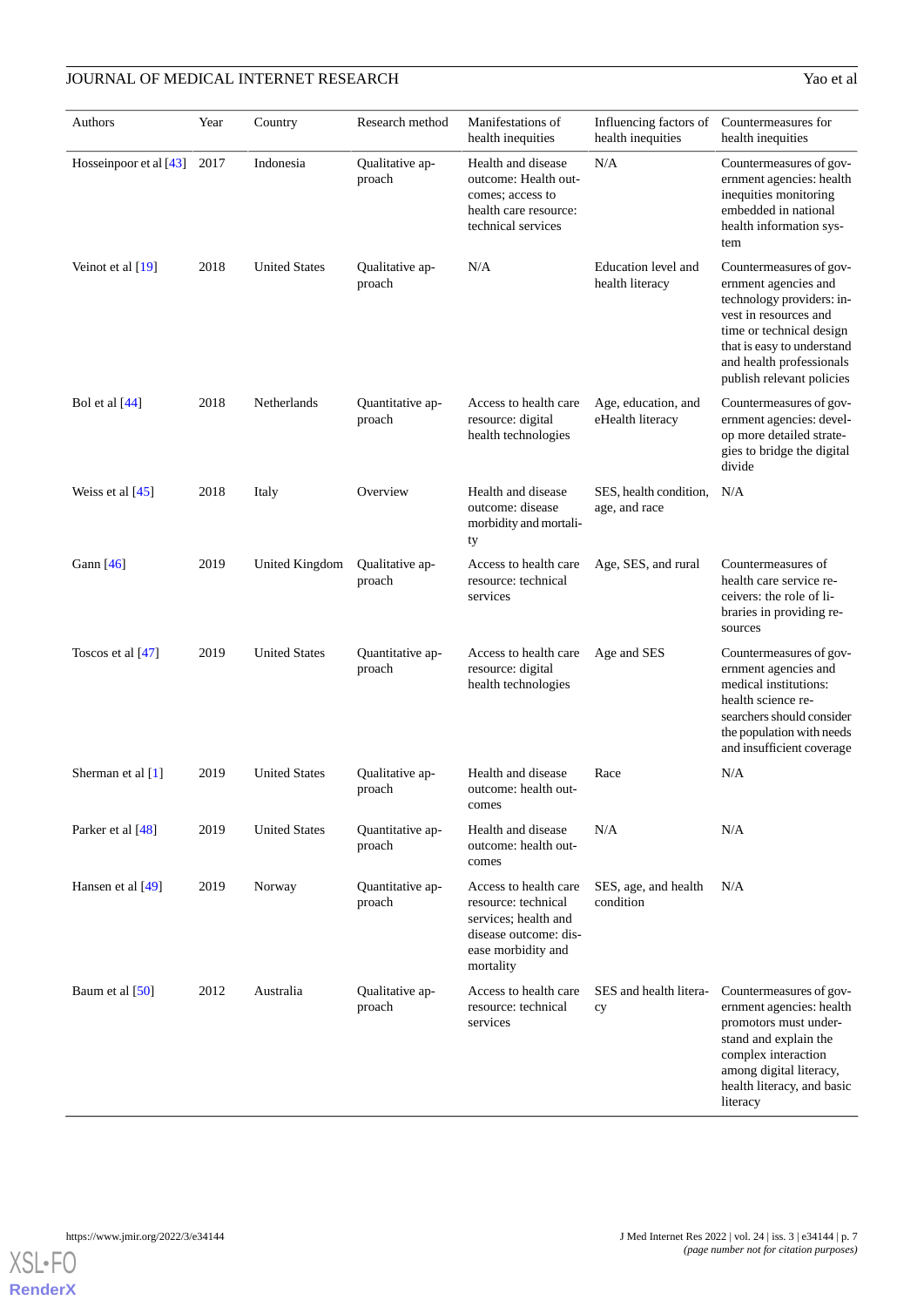| Authors               | Year | Country              | Research method                                   | Manifestations of<br>health inequities                                           | Influencing factors of<br>health inequities                             | Countermeasures for<br>health inequities                                                                                                                                                                                                                                                                |
|-----------------------|------|----------------------|---------------------------------------------------|----------------------------------------------------------------------------------|-------------------------------------------------------------------------|---------------------------------------------------------------------------------------------------------------------------------------------------------------------------------------------------------------------------------------------------------------------------------------------------------|
| Banerjee [51]         | 2019 | United Kingdom       | Qualitative ap-<br>proach                         | N/A                                                                              | Race                                                                    | Countermeasures of gov-<br>ernment agencies and<br>technology providers:<br>health professionals<br>should receive better<br>training in the evidence<br>and use of DHI <sup>c</sup> ; the par-<br>ticipant should be consult-<br>ed during the design and<br>implementation phase of<br>the technology |
| Rich et al $[52]$     | 2019 | United Kingdom       | Qualitative ap-<br>proach                         | N/A                                                                              | Economy                                                                 | Policy documents should<br>focus on inequities                                                                                                                                                                                                                                                          |
| Ahmed et al [53]      | 2020 | Bangladesh           | Combination of<br>qualitative and<br>quantitative | Access to health care<br>resource: technical<br>services                         | Age, SES, and digital<br>health awareness and<br>skills                 | Countermeasures of<br>health care service re-<br>ceivers: raising public<br>awareness and political<br>incentives                                                                                                                                                                                       |
| Glied et al [54]      | 2008 | <b>United States</b> | Quantitative ap-<br>proach                        | Health and disease<br>outcome: disease<br>mortality                              | Education                                                               | N/A                                                                                                                                                                                                                                                                                                     |
| Fujioka et al [55]    | 2020 | Canada               | Overview                                          | Health and disease<br>outcome: health out-<br>comes                              | Race, income, and<br>health condition                                   | N/A                                                                                                                                                                                                                                                                                                     |
| Khilnani et al [56]   | 2020 | <b>United States</b> | Qualitative ap-<br>proach                         | Health and disease<br>outcome: health out-<br>comes                              | Age, SES, rural, and<br>digital resources                               | N/A                                                                                                                                                                                                                                                                                                     |
| DeGuzman et al [57]   | 2020 | <b>United States</b> | Quantitative ap-<br>proach                        | Access to health care<br>resource: technical<br>services                         | Rural and broadband<br>coverage                                         | Countermeasures of<br>health care service re-<br>ceivers: public libraries<br>provide equipment and<br>hardware support                                                                                                                                                                                 |
| Gann [58]             | 2020 | United Kingdom       | Qualitative ap-<br>proach                         | Health and disease<br>outcome: health out-<br>comes                              | Economy and age                                                         | Countermeasures of gov-<br>ernment agencies: encour-<br>age enterprises to donate<br>tablets, smartphones, and<br>laptops, and provided<br>tablet devices to hospi-<br>tals, nursing homes, and<br>hospice care institutions                                                                            |
| Bommakanti et al [59] | 2020 | <b>United States</b> | Quantitative ap-<br>proach                        | N/A                                                                              | Age and SES                                                             | N/A                                                                                                                                                                                                                                                                                                     |
| Weiss et al $[60]$    | 2020 | Norway               | Quantitative ap-<br>proach                        | Health and disease<br>outcome: health out-<br>comes                              | <b>SES</b>                                                              | N/A                                                                                                                                                                                                                                                                                                     |
| Nittas et al [24]     | 2020 | United Kingdom       | Overview                                          | Access to health care<br>resource: access and<br>availability of technol-<br>ogy | Race, SES, and place<br>of residence                                    | N/A                                                                                                                                                                                                                                                                                                     |
| Karri et al [61]      | 2020 | <b>United States</b> | Quantitative ap-<br>proach                        | Access to health care<br>resource: technical<br>services                         | SES, race, age, and<br>health condition                                 | N/A                                                                                                                                                                                                                                                                                                     |
| Jaffe et al [62]      | 2020 | Israel               | Quantitative ap-<br>proach                        | N/A                                                                              | Age and rural                                                           | N/A                                                                                                                                                                                                                                                                                                     |
| DeGuzman et al [63]   | 2020 | <b>United States</b> | Combination of<br>qualitative and<br>quantitative | Access to health care<br>resource: digital<br>health technologies                | Digital literacy and<br>skills and provision of<br>broadband facilities | N/A                                                                                                                                                                                                                                                                                                     |

**[RenderX](http://www.renderx.com/)**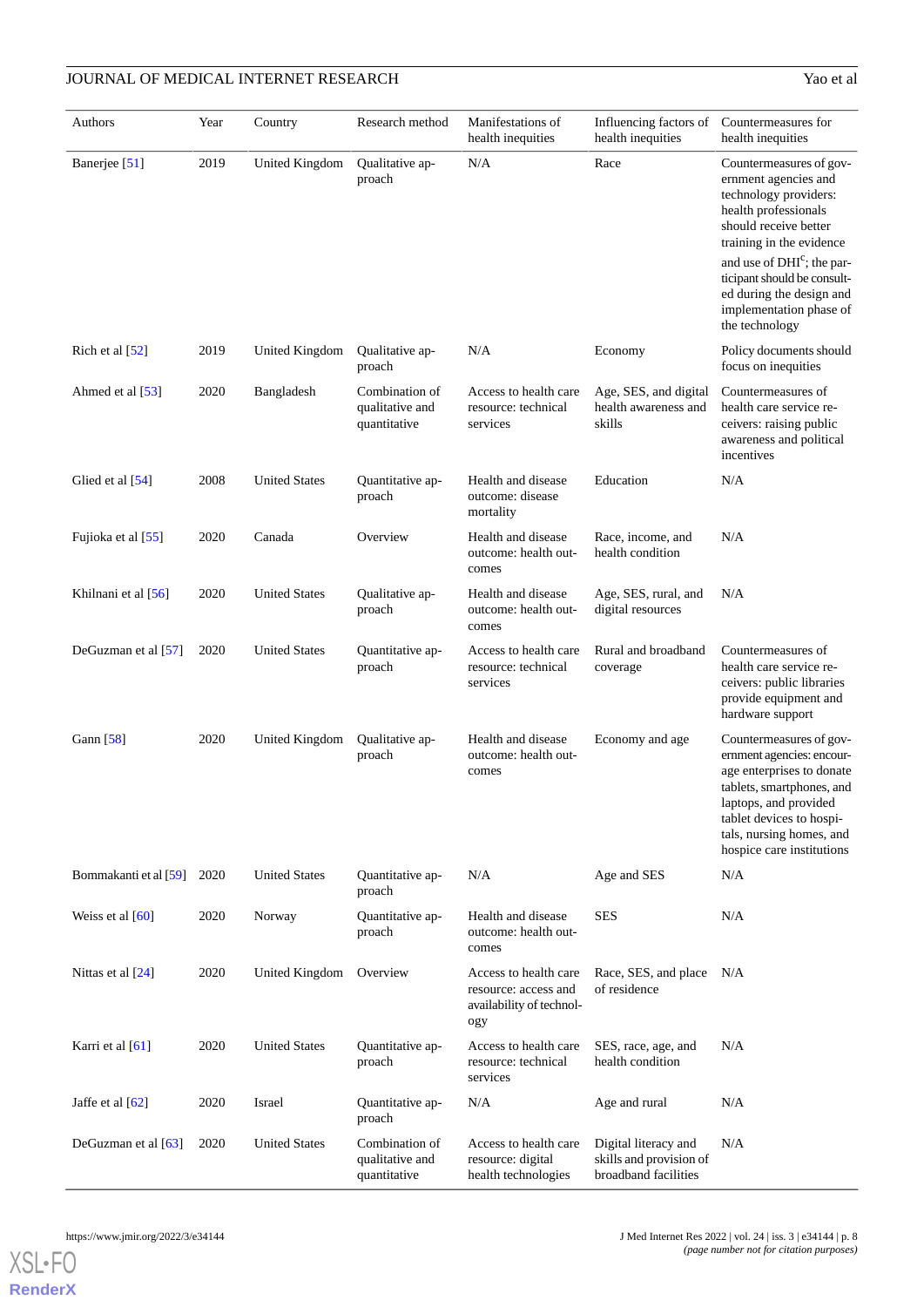| Authors                    | Year | Country              | Research method            | Manifestations of<br>health inequities                       | Influencing factors of<br>health inequities                               | Countermeasures for<br>health inequities                                                                                                                                                                       |
|----------------------------|------|----------------------|----------------------------|--------------------------------------------------------------|---------------------------------------------------------------------------|----------------------------------------------------------------------------------------------------------------------------------------------------------------------------------------------------------------|
| Sun et al $[64]$           | 2020 | <b>United States</b> | Qualitative ap-<br>proach  | Access to health care<br>resource: technical<br>services     | Digital literacy                                                          | Countermeasures of gov-<br>ernment agencies:<br>strengthen the national<br>digital health strategy<br>and the governance of<br>human rights-oriented<br>digital health technolo-<br>gies at the national level |
| Ukoha et al $[65]$         | 2019 | <b>United States</b> | Quantitative ap-<br>proach | Health and disease<br>outcome: health out-<br>comes and care | Socioeconomic fac-<br>tors, age, and race                                 | N/A                                                                                                                                                                                                            |
| Hamideh et al [66]         | 2020 | <b>United States</b> | Review                     | N/A                                                          | Age, race, income, ru-<br>ral, health condition,<br>and health literacy   | N/A                                                                                                                                                                                                            |
| Erhunmwunsee et al<br>[67] | 2020 | <b>United States</b> | Quantitative ap-<br>proach | Health and disease<br>outcome: treatment<br>results          | Income level, rural lo-<br>cation of the hospital<br>and insurance status | N/A                                                                                                                                                                                                            |

<sup>a</sup>N/A: not available.

<sup>b</sup>SES: socioeconomic status.

<sup>c</sup>DHI: digital health intervention.

#### **Inequities Caused by Digital Health Technologies**

Health inequities were reflected in 2 aspects. The first was access to and availability of digital health technologies by different social groups, with 19 (46%) of the 41 studies describing unfair distribution. Among these 19 studies, 9 (47%) studies referred to a lack of network infrastructure (eg, internet broadband access, satellite towers, and power) and the availability of smartphones or computers when using digital health technologies [[32](#page-13-5)[,39](#page-13-12),[41](#page-13-14)[,43](#page-13-16),[47](#page-13-20)[,53](#page-14-3),[57](#page-14-7)[,63](#page-14-13),[64\]](#page-14-14). A study pointed out that access to home-based telemedicine was inequitably distributed in the United States owing to the limited reach of fixed broadband in rural areas [[57\]](#page-14-7). Of the 41 studies, 12 (29%) studies reported an unfair phenomenon of digital exclusion [\[19](#page-12-21),[23,](#page-12-19)[24,](#page-12-20)[34](#page-13-7)[,35](#page-13-8),[41,](#page-13-14)[44,](#page-13-17)[46](#page-13-19)[,49](#page-13-22),[50,](#page-14-0)[61,](#page-14-11)[64\]](#page-14-14). A study described how, without proper planning and safeguards, digital health technologies can contribute to expanding health inequity, widening the *digital divide* that separates those who can from those who cannot access such interventions [[64\]](#page-14-14).

The remaining (17/41, 41%) studies discussed the related health outcomes caused by the lack of or limited access to digital health technologies [\[1](#page-11-0)[,18](#page-12-15),[36](#page-13-9),[37,](#page-13-10)[40](#page-13-13)[,42](#page-13-15)[,43](#page-13-16),[45](#page-13-18),[48,](#page-13-21)[49](#page-13-22)[,54](#page-14-4)[-56](#page-14-6),[58](#page-14-8),[60,](#page-14-10)[65,](#page-14-15)[67\]](#page-14-17). Researchers have reported different health outcomes following the introduction of digital health technology interventions, including disease incidence rates and mortality, with particular attention paid to chronic diseases and Black groups [[49](#page-13-22)[,56](#page-14-6),[58](#page-14-8)[,60](#page-14-10)]. For example, the average blood sugar level of diabetic patients who use innovative health technologies generally drops [\[49](#page-13-22)], and the use of robotic lobectomy is limited by sociodemographic factors, leading to significant treatment differences in patients with lung cancer [[67\]](#page-14-17).

#### **Factors Leading to Health Inequities**

Most (37/41, 90%) papers reported the factors that influence health inequities brought about by digital health services. Of these 37 studies, 18 (49%) studies reported the important role

 $XS$  • FC **[RenderX](http://www.renderx.com/)** of age in determining whether patients use or do not use digital health technologies, especially among the older adults [[18,](#page-12-15)[33,](#page-13-6)[35](#page-13-8)[,39](#page-13-12),[42,](#page-13-15)[44-](#page-13-17)[47](#page-13-20)[,49](#page-13-22),[53](#page-14-3)[,56](#page-14-6),[58](#page-14-8)[,59](#page-14-9),[61](#page-14-11)[,62](#page-14-12),[65](#page-14-15)[,66](#page-14-16)]. Race and ethnicity have long been considered as one of the *causes of the causes* of health inequities [\[51](#page-14-1)]; the acknowledged health benefits of eHealth or mobile health initiatives have seen limited application among Black communities [[1](#page-11-0)[,24](#page-12-20),[42,](#page-13-15)[45,](#page-13-18)[51](#page-14-1)[,55](#page-14-5),[61,](#page-14-11)[65,](#page-14-15)[66\]](#page-14-16). In addition, some studies (8/41, 20%) reported that citizens living in rural areas were affected by poor access to and availability of digital health technologies resulting from limited internet broadband coverage  $[24,42,45,46,56,57,62,66]$  $[24,42,45,46,56,57,62,66]$  $[24,42,45,46,56,57,62,66]$  $[24,42,45,46,56,57,62,66]$  $[24,42,45,46,56,57,62,66]$  $[24,42,45,46,56,57,62,66]$  $[24,42,45,46,56,57,62,66]$  $[24,42,45,46,56,57,62,66]$  $[24,42,45,46,56,57,62,66]$  $[24,42,45,46,56,57,62,66]$  $[24,42,45,46,56,57,62,66]$ . In rural areas with multiple health barriers, the unequal distribution of health information is more complex and, therefore, may exacerbate rather than narrow the gap [[68\]](#page-14-18). Furthermore, SES (eg, education and income) [\[69](#page-14-19)] was also discussed. Some (18/41, 44%) studies have reported differences in the acquisition and adoption of digital health technologies by different groups of citizens based on a combination of income and education [[18,](#page-12-15)[24](#page-12-20)[,33](#page-13-6),[34](#page-13-7),[36,](#page-13-9)[37](#page-13-10)[,42](#page-13-15)[,44](#page-13-17),[46](#page-13-19),[47,](#page-13-20)[49](#page-13-22)[,50](#page-14-0),[53](#page-14-3),[56,](#page-14-6)[59-](#page-14-9)[61](#page-14-11)[,64](#page-14-14)], whereas others (13/41, 32%) have independently explored the 2 dimensions of income [[32](#page-13-5),[35](#page-13-8)[,38](#page-13-11)[,52,](#page-14-2)[55,](#page-14-5)[58,](#page-14-8)[65-](#page-14-15)[67\]](#page-14-17) and educational attainment [[19,](#page-12-21)[44](#page-13-17),[54,](#page-14-4)[62](#page-14-12)].

In addition to the above factors, poor health conditions have been observed to hinder access to digital health technologies at a physical level [[38,](#page-13-11)[40](#page-13-13),[45,](#page-13-18)[49](#page-13-22),[55,](#page-14-5)[61](#page-14-11)] or a lack of confidence in health advice and health decision-making at a psychological level [[38](#page-13-11)[,42](#page-13-15)]. A literature review found that some people may have difficulty learning to use the internet because of visual or hearing impairment, arthritis, or hand movement difficulties [[38\]](#page-13-11). Studies (11/41, 27%) have also pointed out that the so-called low eHealth literacy (defined as "the ability to seek, find, understand, and appraise health information from electronic sources and apply knowledge gained to addressing or solving a health problem" [\[70\]](#page-14-20)), including a lack of awareness of digital health services, literacy, and skills, as well as the understanding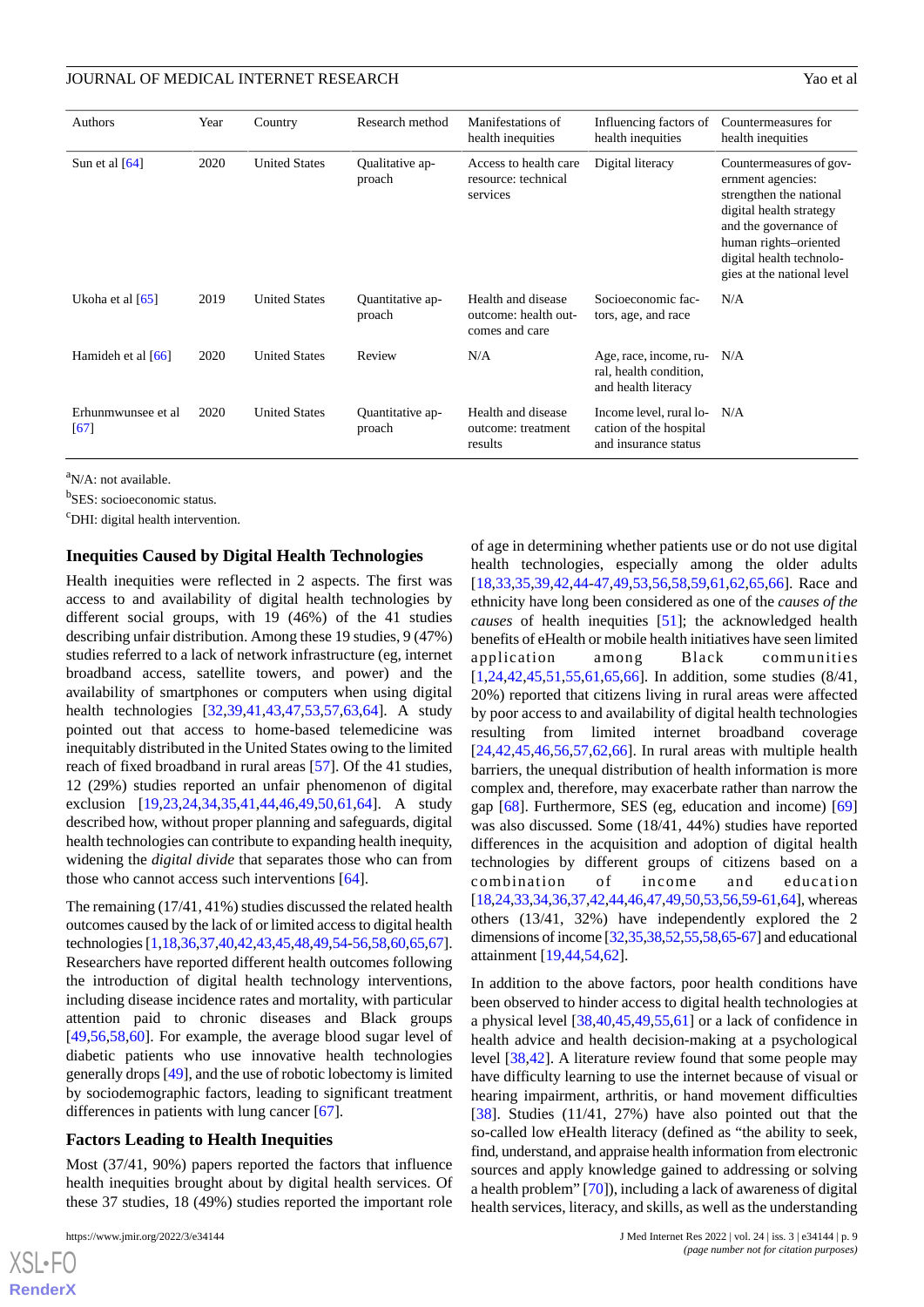of the operation mode and availability of digital health, may reduce acceptance of digital health technologies [[20](#page-12-16)[,35](#page-13-8),[36](#page-13-9)[,38](#page-13-11),[41](#page-13-14)[,42](#page-13-15),[50](#page-14-0)[,53](#page-14-3),[63](#page-14-13)[,64](#page-14-14),[66\]](#page-14-16).

#### **Countermeasures Lessening Health Inequities**

# *Measures of Government Agencies and Medical Institutions*

Government agencies and medical institutions are required to alleviate the inequities in digital health technology interventions. This study identified that human rights–oriented digital health technologies should be strengthened at the national level [\[64](#page-14-14)] and new research trajectories for policy documents must explore how culture, practice, and power relationships influence access, availability, and engagement with digital health technologies [[34](#page-13-7)[,52](#page-14-2)]. Furthermore, those who develop and apply these interventions, including policymakers and public health professionals, should have a better understanding of whether, how, and under what circumstances digital health technology interventions can overcome inequities and realize their potential [[19](#page-12-21)[,40](#page-13-13),[51](#page-14-1)[,61](#page-14-11)]. Studies (2/41, 5%) have also recommended that the monitoring of health inequities be embedded within national health information systems and suggested that hybrid web-based and offline interventions can ameliorate health inequities [[20](#page-12-16)[,43](#page-13-16)].

Studies (4/41, 10%) reported that government agencies and medical institutions should provide help with resources, whereby government agencies could establish universal health insurance [[32\]](#page-13-5), provide free PC and internet connection help [[35,](#page-13-8)[38](#page-13-11)], and provide limited resources to treat disabled populations, such as those with brain injuries [[37\]](#page-13-10). At the same time, government agencies should ensure increased public funding input [[65\]](#page-14-15) and encourage companies to donate tablets, smartphones, and laptops to hospitals, care homes, and hospice facilities [[58\]](#page-14-8) to make the use of services more accessible to socially disadvantaged groups, such as families who were not originally connected to the network [\[47](#page-13-20)].

#### *Actions of Digital Health Technology Providers*

Digital health services are inseparable from the design and development of targeted digital health technology. A study in Switzerland [[33\]](#page-13-6) proposed the adoption of high-quality internet portals with hashtags to promote autonomous learning and use among citizens. A study pointed out that most digital health technologies were not designed for socially disadvantaged groups, such as older adults or those with limited health literacy skills [\[47](#page-13-20)]. Therefore, the individual needs of groups should be carefully considered, including those of groups that need to be consulted during the design and implementation stage [\[42](#page-13-15),[51\]](#page-14-1); resources and time should be invested in the design of easy-to-understand language [[19\]](#page-12-21) and bespoke digital health tools should be created and popularized to maximize acceptability [\[51](#page-14-1)].

# *Recommended Measures for Health Care Service Receivers*

The eHealth literacy of health care service receivers is an important factor hindering access to digital health services. Addressing health inequities depends on increasing public

 $XS$ -FO **[RenderX](http://www.renderx.com/)**

awareness [\[53](#page-14-3)]. Some studies (5/41, 12%) suggested that relevant technical tools and volunteers can be provided [[1](#page-11-0)[,38](#page-13-11)] to develop patients' confidence and skills in digital technology access and improve their eHealth literacy [\[18](#page-12-15)[,38](#page-13-11),[50,](#page-14-0)[58](#page-14-8)]. In addition, some studies (2/41, 5%) reported on the important role of libraries. As a special public space, libraries have unique benefits, including auxiliary digital access, health information resources and services [\[46](#page-13-19),[57\]](#page-14-7), and the voluntary services they provide, which can help patients improve their health literacy [[46\]](#page-13-19).

# *Discussion*

#### **Principal Findings**

This scoping review identifies and describes the health inequities in health care services brought about by the adoption of digital health technologies. The evolution of publications over time and their distribution by country in the included literature reflects the concerns of related researchers to some extent. The rate at which the related literature has increased over time is consistent with the developing trend in health information technology. The included literature that has been published from 12 countries indicate the specific prevalence of health inequities on a global scale. Among them, the United States and the United Kingdom have published the most papers, mainly because they were the first to invest heavily in digital health information. Accordingly, health inequities caused by digital health technologies have been quickly noticed and studied.

The health inequities caused by digital health technologies highlight that not all citizens have equal access to and use of interventions, resulting in different health outcomes for the population. From our analysis of the studies investigated, we identified that these indicators, including age, race, SES, health conditions, eHealth literacy, and geographic location, all affect health inequity among groups. First, most theoretical frameworks that are widely used to understand the adoption of new technologies by users, such as *the technology acceptance model*, *the extended unified theory of acceptance and use of technology*, and the diffusion of innovations theory, have demonstrated potential individual differences by considering factors such as age and race. Regarding *age*, we found that older patients had less ownership, which was consistent with other studies [[59,](#page-14-9)[71](#page-14-21)]. During the COVID-19 pandemic, mobile smart devices have been the most effective way for people to seek medical treatment. The older adults may be unable to use mobile devices to register health codes or even for medical service preregistration. However, their long-term demand for medicines is higher [[46\]](#page-13-19), reflecting the gap in the use of digital health technologies among different age groups. Rogers [[72\]](#page-14-22), in his book *Diffusion of Innovations*, proposed that the older adults belong to laggards; they are relatively conservative when they encounter technological innovation and they feel skeptical and cautious about new things, which may affect their health. Meanwhile, in terms of *gender*, previous studies have reported a general trend that women are more involved in health issues, eHealth, and social media [\[49](#page-13-22)]; however, there are also studies that report that women in Africa are the least likely to use digital health technologies worldwide [\[46](#page-13-19)]. Moreover, previous studies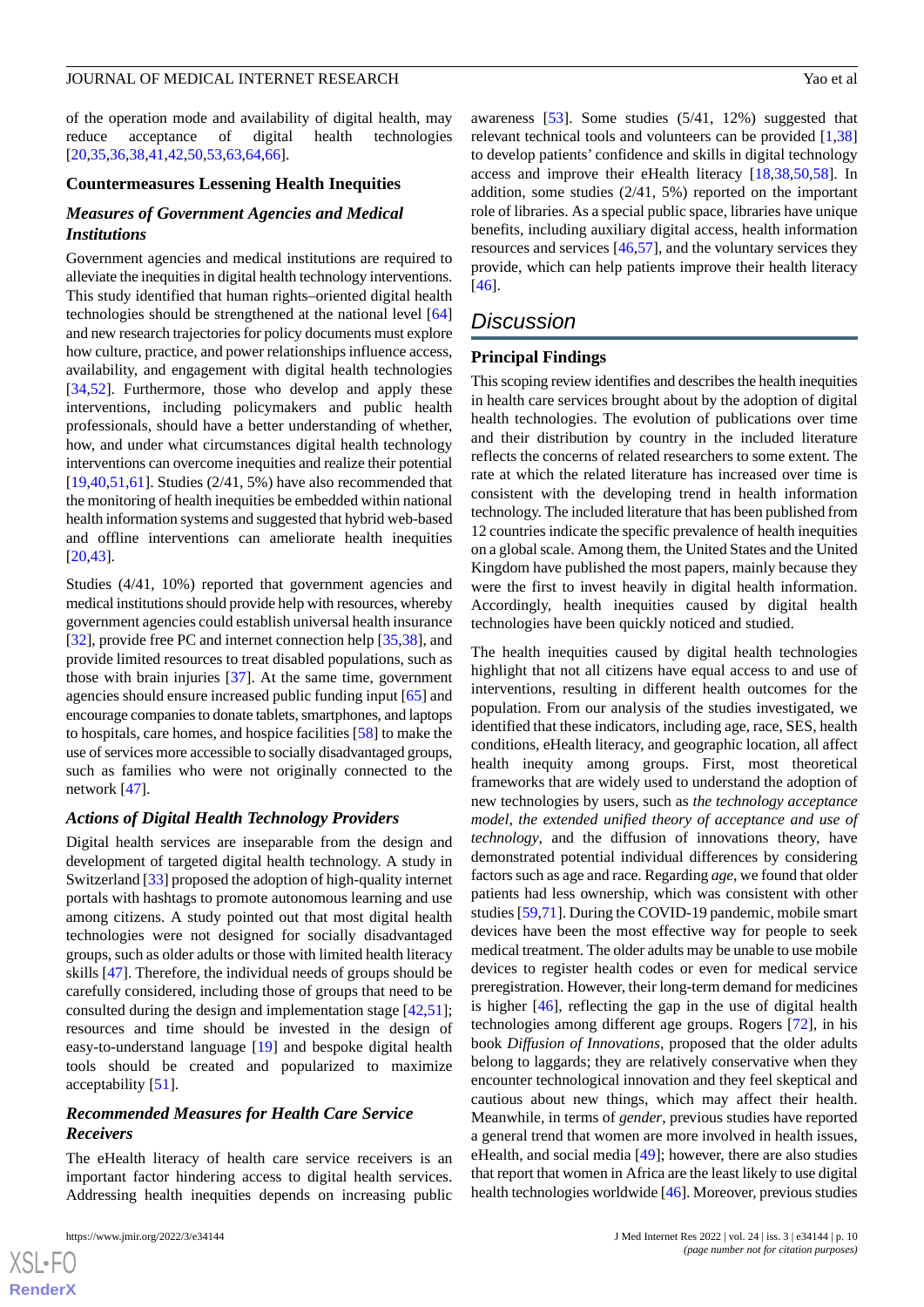obtain web-based health information.

have found that gender and some ethnic differences in internet use may have disappeared among the general population [\[73](#page-14-23)[,74](#page-14-24)] but differences will still expand with age. Health inequities have gradually become a social issue that has received attention from government decision-making departments and related institutions. The National Institutes of Health added a health information section to its official website, which includes links to many health care websites, such as child and adolescent health, men's health, women's health, minority health, and older adult health, to provide users and inquirers with the ability to

Second, health inequities caused by *socioeconomic status* are prevalent throughout society, and digital health technologies are accessed to a greater degree by individuals with higher social standing. Link [\[75](#page-15-0)] referred to SES as a fundamental factor in health inequities. Social causality provides a theoretical explanation for health inequities and maintains that SES, such as education and income, are an important cause of health inequities. The *knowledge gap* hypothesis [\[76](#page-15-1)] holds that as the mass media increasingly disseminate information to society; higher SES groups access information at a faster rate than lower SES groups, so the knowledge gap between these groups will expand. On the basis of existing studies, the main reasons for health inequities caused by SES are as follows: (1) increased income can improve living conditions and access to digital health technologies and (2) a good educational level provides advantages in the adoption of digital health technologies [[77\]](#page-15-2). As early as 20 years ago, Gordon Brown, the United Kingdom's Chancellor of the Exchequer, announced a plan to *shrink the digital divide*, proposing the provision of free internet access for poor communities, free information technology training, and 100,000 second-hand computers for low-income families. As early as 2010, the United States enacted the *Affordable Care Act*, which promoted access to and availability of health care information resource services by inquirers, especially those that were uninsured and low-income [[78\]](#page-15-3).

Third, as health literacy in the digital era may be considered a prerequisite for solving health problems in web-based environments [\[44](#page-13-17)], it requires people to better understand mobile health devices such as mobile health apps and how to obtain health information through the internet. In addition, the level of health literacy in the digital era determines the severity of health inequities to a large extent and the level of health literacy in the digital era is not determined by individuals alone. Compared with individual-level behavioral interventions, policyand system-level interventions often have a greater impact on a population's health literacy in the digital era [\[34](#page-13-7),[79\]](#page-15-4). In February 2000, the US government released the report *From the Digital Divide to Digital Opportunity*, pointing out that the importance of bridging the digital divide lies in the popularization of professional technology, skills training, and the practicality of network content.

As a result, it can be found that it is necessary for stakeholders to take some measures to jointly build patient-centric digital health technology services to reduce inequities, promoting greater patient access to and use of high-quality digital health technology services. First, *policymakers and medical decision-makers* should promote digital health technologies to

poverty-stricken areas and provide low-income patients with free and high-quality health information resources and services, as appropriate [\[56](#page-14-6)]. Second, *medical institutions*should simplify the web-based service process and create channels for family members, relatives, friends, and physicians to make appointments. Manual service windows, such as registration, payment, and printing test results, should be reserved to deliver a combination of web-based and offline medical services [[24\]](#page-12-20). Third, *related institutions* should increase investment in education and train individuals in health literacy or health information literacy to improve health outcomes and reduce health inequities [\[44](#page-13-17)]. Meanwhile, it is suggested that *relevant departments* should promote and encourage the older adults, the poor, the poorly educated, and other socially disadvantaged groups to use the internet and enrich and standardize the health information and knowledge of the internet to improve their eHealth literacy [\[18](#page-12-15)[,38](#page-13-11)]. In view of the difficulties in the application of the internet in daily life, industry training institutions and experts should be organized to carry out special training to improve their operational ability with digital health technologies. Finally, when designing tools, *health care service providers* must participate in the development of assistive technologies, simplifying operations to help individuals who are older, have poor electronic literacy, or are poorly educated to overcome difficulties in using the internet and consider the patient's reading and writing skills and major languages, as well as the ways and facilities used [\[80](#page-15-5)]. In addition, *guide manufacturers* should design and produce special easy-to-use manuals and video tutorials for the functions of products commonly used by the older adults [[51\]](#page-14-1).

#### **Research Gaps**

We found that the literature included in this study still had certain research gaps. First, from the perspective of research methods, most of the included literature was based on statistical analysis and a qualitative approach to confirm the influence of various factors such as age on health inequities. Future research can use machine learning, deep learning, and other methods to explore the impact of more indicators on health inequality, dig deeper into the incidence relation between indicators, and then analyze the causal relationship of related indicators to propose more targeted countermeasures.

Second, in terms of influencing factors, scholars have studied objective factors such as age, race, rural residence, health conditions, and eHealth literacy. However, subjective factors, such as an individual's willingness to use digital health technologies and attitudes toward the internet, have not been studied. Age and education also influence eHealth literacy but the literature we have included does not study the moderating effect of age, education, and other factors on the relationship between eHealth literacy and health inequities. Therefore, future research could include subjective factors and the social support received by individuals while considering the moderating effects of multiple factors.

Finally, from the strategy perspective, the included literature showed that no more innovative technologies were applied to socially disadvantaged groups. In the new digital health era, people are demanding more high-quality and personalized health

```
XSL•FO
RenderX
```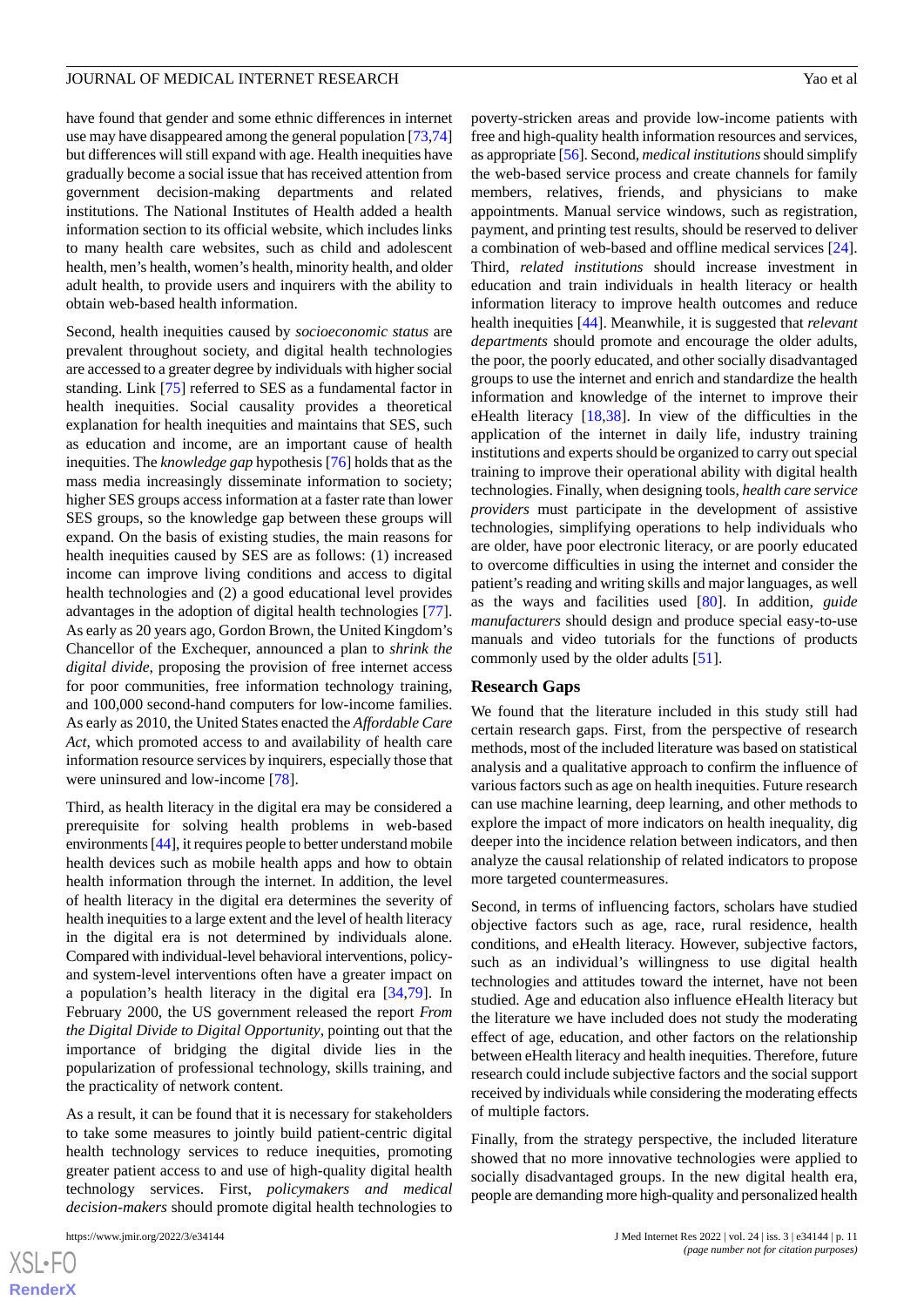care services. In the future, services should be provided to different socially disadvantaged groups based on their population classification. The integration of multiple digital health technologies, such as internet multiparty voice call technology and virtual reality, could be applied to disease diagnosis and treatment, virtual reality in surgery, telemedicine, and health management monitoring to assist individuals in obtaining better health care services.

# **Limitations**

This study had several limitations. First, we only searched the literature in the three databases of Clarivate Analytics' Web of Science, PubMed, and Scopus, which may have resulted in the related literature not being retrieved. Second, owing to the large differences in the types of literature studies and outcome indicators included in the study, only 17 (41%) of the 41 included articles discussed related health consequences, such as morbidity and mortality, caused by digital health technologies. Therefore, we failed to perform a meta-analysis of quantifiable outcome measures. Third, we aimed to reduce publication bias, and although our inclusion criteria were broad, our search was limited to articles written only in English. Finally, the decision to exclude gray literature, including books and reports, might have led to the exclusion of relevant literature that could possibly have been used to widen or further support the perspectives presented in our results. Nevertheless, as gray literature includes reports and documents often drafted by political or special-interest organizations, it is more difficult to assess underlying biases, which may negatively add bias to our results.

# **Conclusions**

This scoping review investigates the existing literature on inequities in health care services caused by the adoption of digital health technologies. We identified health inequities brought about by digital health technologies, related influencing factors, and countermeasures against the inequities. The results of the review show that health inequities caused by the adoption of digital health technologies in health care services can be reflected in the following two dimensions: the inability of the population to obtain and adopt technology (eg, no access to technology) and the different disease outcomes among populations under technical intervention measures (eg, disease mortality). In addition, this study found that factors (including age, race, region, economy, and education level), health conditions, and eHealth literacy had an impact on the inequities. Government agencies, medical institutions, digital technology providers, and health care service receivers need to initiate relevant actions to reduce these inequities. Considering the increasing number of health technology interventions provided by mobile technologies, digital health plans that may bring inequities should be implemented and evaluated more carefully. Meanwhile, all parties should pay attention to the impact of individual subjective factors, social support, and the interactions of different factors. The results of this review can help socially disadvantaged groups acquire and use digital health technologies more efficiently, thereby ensuring health equity among different groups of citizens and achieving social equity and social stability.

# **Acknowledgments**

This study was supported by the Fundamental Research Funds for the Central Universities, Huazhong University of Science and Technology (2017WKYXQY005). The authors would like to thank all anonymous reviewers for their valuable comments and inputs for this research.

# **Authors' Contributions**

RY, the co–first author, designed the study and contributed to the data collection and manuscript writing. WZ, the co–first author, designed the study and contributed to the data collection and manuscript writing. RE, the third author, contributed to writing the manuscript and final proofreading. GC, the fourth author, contributed to the writing of the draft manuscript. TR, the fifth author, contributed to the discussion and responses of the revised manuscript. LS, the sixth and corresponding author, designed and conducted the study and finalized the draft manuscript. All the authors contributed to the preparation and approval of the final manuscript.

# <span id="page-11-1"></span>**Conflicts of Interest**

None declared.

# <span id="page-11-0"></span>**Multimedia Appendix 1**

The details of PRISMA-ScR (Preferred Reporting Items for Systematic Reviews and Meta-Analyses extension for Scoping Reviews) checklist.

[[DOC File , 205 KB-Multimedia Appendix 1](https://jmir.org/api/download?alt_name=jmir_v24i3e34144_app1.doc&filename=da98df5610b842e64a4eea7224a17482.doc)]

## **References**

[XSL](http://www.w3.org/Style/XSL)•FO **[RenderX](http://www.renderx.com/)**

1. Sherman LD, Grande SW. Building better clinical relationships with patients: an argument for digital health solutions with black men. Health Serv Insights 2019;12:1178632919834315 [\[FREE Full text\]](https://journals.sagepub.com/doi/10.1177/1178632919834315?url_ver=Z39.88-2003&rfr_id=ori:rid:crossref.org&rfr_dat=cr_pub%3dpubmed) [doi: [10.1177/1178632919834315\]](http://dx.doi.org/10.1177/1178632919834315) [Medline: [30886522](http://www.ncbi.nlm.nih.gov/entrez/query.fcgi?cmd=Retrieve&db=PubMed&list_uids=30886522&dopt=Abstract)]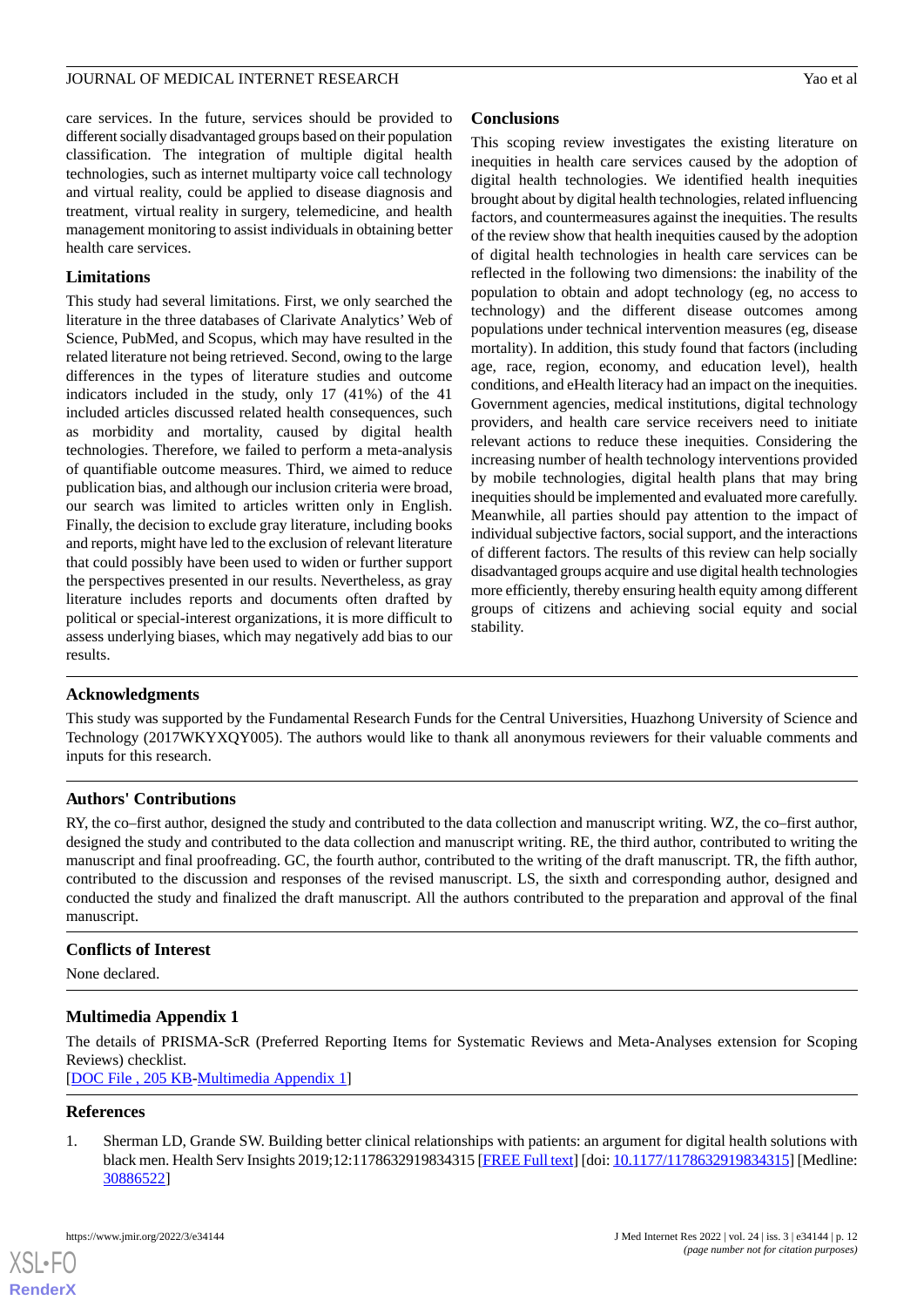- <span id="page-12-0"></span>2. Digital strategy: leading the culture change in health and care. Department of Health. 2012. URL: [https://www.gov.uk/](https://www.gov.uk/government/publications/digital-strategy-leading-the-culture-change-in-health-and-care) [government/publications/digital-strategy-leading-the-culture-change-in-health-and-care](https://www.gov.uk/government/publications/digital-strategy-leading-the-culture-change-in-health-and-care) [accessed 2021-09-01]
- <span id="page-12-2"></span><span id="page-12-1"></span>3. State of the union: commission proposes a path to the digital decade to deliver the EU's digital transformation by 2030. European Commission. 2021. URL: [https://ec.europa.eu/commission/presscorner/detail/en/ip\\_21\\_4630](https://ec.europa.eu/commission/presscorner/detail/en/ip_21_4630) [accessed 2021-09-01]
- <span id="page-12-3"></span>4. Draft global strategy for digital health (2020-2025). World Health Organization. 2019. URL: [https://www.who.int/docs/](https://www.who.int/docs/default-source/documents/200067ec-lb-full-draft-digital-health-strategy-liu.pdf?sfvrsn=46e08cc0_2) [default-source/documents/200067ec-lb-full-draft-digital-health-strategy-liu.pdf?sfvrsn=46e08cc0\\_2](https://www.who.int/docs/default-source/documents/200067ec-lb-full-draft-digital-health-strategy-liu.pdf?sfvrsn=46e08cc0_2) [accessed 2021-09-01]
- <span id="page-12-4"></span>5. Outline of healthy China 2030 Plan. China Government Network. 2016. URL: [http://www.gov.cn/zhengce/2016-10/25/](http://www.gov.cn/zhengce/2016-10/25/content_5124174.htm) [content\\_5124174.htm](http://www.gov.cn/zhengce/2016-10/25/content_5124174.htm) [accessed 2021-09-01]
- <span id="page-12-5"></span>6. Rodriguez JA, Clark CR, Bates DW. Digital health equity as a necessity in the 21st Century Cures Act era. JAMA 2020;323(23):2381-2382. [doi: [10.1001/jama.2020.7858](http://dx.doi.org/10.1001/jama.2020.7858)] [Medline: [32463421\]](http://www.ncbi.nlm.nih.gov/entrez/query.fcgi?cmd=Retrieve&db=PubMed&list_uids=32463421&dopt=Abstract)
- <span id="page-12-6"></span>7. WHO guideline: recommendations on digital interventions for health system strengthening. World Health Organization. 2019. URL:<https://apps.who.int/iris/bitstream/handle/10665/311941/9789241550505-eng.pdf?ua=1> [accessed 2021-09-01]
- <span id="page-12-7"></span>8. Sharma A, Harrington RA, McClellan MB, Turakhia MP, Eapen ZJ, Steinhubl S, et al. Using digital health technology to better generate evidence and deliver evidence-based care. J Am Coll Cardiol 2018;71(23):2680-2690 [\[FREE Full text\]](https://linkinghub.elsevier.com/retrieve/pii/S0735-1097(18)34413-9) [doi: [10.1016/j.jacc.2018.03.523\]](http://dx.doi.org/10.1016/j.jacc.2018.03.523) [Medline: [29880129\]](http://www.ncbi.nlm.nih.gov/entrez/query.fcgi?cmd=Retrieve&db=PubMed&list_uids=29880129&dopt=Abstract)
- 9. Seckman C, Van de Castle B. Understanding digital health technologies using mind maps. J Nurs Scholarsh 2021;53(1):7-15. [doi: [10.1111/jnu.12611\]](http://dx.doi.org/10.1111/jnu.12611) [Medline: [33259152](http://www.ncbi.nlm.nih.gov/entrez/query.fcgi?cmd=Retrieve&db=PubMed&list_uids=33259152&dopt=Abstract)]
- <span id="page-12-8"></span>10. Scott BK, Miller GT, Fonda SJ, Yeaw RE, Gaudaen JC, Pavliscsak HH, et al. Advanced digital health technologies for covid-19 and future emergencies. Telemed J E Health 2020;26(10):1226-1233. [doi: [10.1089/tmj.2020.0140](http://dx.doi.org/10.1089/tmj.2020.0140)] [Medline: [32456560](http://www.ncbi.nlm.nih.gov/entrez/query.fcgi?cmd=Retrieve&db=PubMed&list_uids=32456560&dopt=Abstract)]
- <span id="page-12-9"></span>11. Evidence standards framework for digital health technologies: user guide. National Institute for Health and Care Excellence (NICE). 2019. URL: [https://www.nice.org.uk/Media/Default/About/what-we-do/our-programmes/](https://www.nice.org.uk/Media/Default/About/what-we-do/our-programmes/evidence-standards-framework/user-guide.pdf) [evidence-standards-framework/user-guide.pdf](https://www.nice.org.uk/Media/Default/About/what-we-do/our-programmes/evidence-standards-framework/user-guide.pdf) [accessed 2021-12-20]
- <span id="page-12-10"></span>12. Lupton D. Digitized health promotion: personal responsibility for health in the web 2.0 era. In: Davis JE, Gonzalez AM, editors. To fix or to heal: patient care, public health, and the limits of biomedicine. New York, NY: New York University Press; 2016:152-176.
- <span id="page-12-11"></span>13. Jones SS, Rudin RS, Perry T, Shekelle PG. Health information technology: an updated systematic review with a focus on meaningful use. Ann Intern Med 2014;160(1):48-54 [\[FREE Full text\]](https://www.acpjournals.org/doi/abs/10.7326/M13-1531?url_ver=Z39.88-2003&rfr_id=ori:rid:crossref.org&rfr_dat=cr_pub%3dpubmed) [doi: [10.7326/M13-1531](http://dx.doi.org/10.7326/M13-1531)] [Medline: [24573664](http://www.ncbi.nlm.nih.gov/entrez/query.fcgi?cmd=Retrieve&db=PubMed&list_uids=24573664&dopt=Abstract)]
- <span id="page-12-12"></span>14. Chaudhry B, Wang J, Wu S, Maglione M, Mojica W, Roth E, et al. Systematic review: impact of health information technology on quality, efficiency, and costs of medical care. Ann Intern Med 2006;144(10):742-752 [\[FREE Full text](https://www.acpjournals.org/doi/abs/10.7326/0003-4819-144-10-200605160-00125?url_ver=Z39.88-2003&rfr_id=ori:rid:crossref.org&rfr_dat=cr_pub%3dpubmed)] [doi: [10.7326/0003-4819-144-10-200605160-00125](http://dx.doi.org/10.7326/0003-4819-144-10-200605160-00125)] [Medline: [16702590](http://www.ncbi.nlm.nih.gov/entrez/query.fcgi?cmd=Retrieve&db=PubMed&list_uids=16702590&dopt=Abstract)]
- <span id="page-12-14"></span><span id="page-12-13"></span>15. Murray E, Hekler EB, Andersson G, Collins LM, Doherty A, Hollis C, et al. Evaluating digital health interventions: key questions and approaches. Am J Prev Med 2016;51(5):843-851 [\[FREE Full text\]](http://europepmc.org/abstract/MED/27745684) [doi: [10.1016/j.amepre.2016.06.008\]](http://dx.doi.org/10.1016/j.amepre.2016.06.008) [Medline: [27745684](http://www.ncbi.nlm.nih.gov/entrez/query.fcgi?cmd=Retrieve&db=PubMed&list_uids=27745684&dopt=Abstract)]
- <span id="page-12-15"></span>16. Berwick DM, Nolan TW, Whittington J. The triple aim: care, health, and cost. Health Aff (Millwood) 2008;27(3):759-769. [doi: [10.1377/hlthaff.27.3.759](http://dx.doi.org/10.1377/hlthaff.27.3.759)] [Medline: [18474969\]](http://www.ncbi.nlm.nih.gov/entrez/query.fcgi?cmd=Retrieve&db=PubMed&list_uids=18474969&dopt=Abstract)
- <span id="page-12-21"></span>17. Klein R, Huang D. Defining and measuring disparities, inequities, and inequalities in the healthy people initiative. Centers for Disease Control and Prevention. 2010. URL: [https://www.cdc.gov/nchs/ppt/nchs2010/41\\_klein.pdf](https://www.cdc.gov/nchs/ppt/nchs2010/41_klein.pdf) [accessed 2021-09-01]
- <span id="page-12-17"></span><span id="page-12-16"></span>18. McAuley A. Digital health interventions: widening access or widening inequalities? Public Health 2014;128(12):1118-1120. [doi: [10.1016/j.puhe.2014.10.008](http://dx.doi.org/10.1016/j.puhe.2014.10.008)] [Medline: [25458115](http://www.ncbi.nlm.nih.gov/entrez/query.fcgi?cmd=Retrieve&db=PubMed&list_uids=25458115&dopt=Abstract)]
- <span id="page-12-18"></span>19. Veinot TC, Mitchell H, Ancker JS. Good intentions are not enough: how informatics interventions can worsen inequality. J Am Med Inform Assoc 2018;25(8):1080-1088 [[FREE Full text](http://europepmc.org/abstract/MED/29788380)] [doi: [10.1093/jamia/ocy052](http://dx.doi.org/10.1093/jamia/ocy052)] [Medline: [29788380\]](http://www.ncbi.nlm.nih.gov/entrez/query.fcgi?cmd=Retrieve&db=PubMed&list_uids=29788380&dopt=Abstract)
- <span id="page-12-19"></span>20. The World Bank report says innovation in information technology could lead to new inequities. Global Network. 2016. URL: <https://china.huanqiu.com/article/9CaKrnJTfkC> [accessed 2021-09-01]
- <span id="page-12-20"></span>21. Krouse HJ. COVID-19 and the widening gap in health inequity. Otolaryngol Head Neck Surg 2020;163(1):65-66. [doi: [10.1177/0194599820926463\]](http://dx.doi.org/10.1177/0194599820926463) [Medline: [32366172\]](http://www.ncbi.nlm.nih.gov/entrez/query.fcgi?cmd=Retrieve&db=PubMed&list_uids=32366172&dopt=Abstract)
- 22. Shankardass K, Lofters A, Kirst M, Quiñonez C. Public awareness of income-related health inequalities in Ontario, Canada. Int J Equity Health 2012;11:26 [\[FREE Full text\]](https://equityhealthj.biomedcentral.com/articles/10.1186/1475-9276-11-26) [doi: [10.1186/1475-9276-11-26](http://dx.doi.org/10.1186/1475-9276-11-26)] [Medline: [22613058\]](http://www.ncbi.nlm.nih.gov/entrez/query.fcgi?cmd=Retrieve&db=PubMed&list_uids=22613058&dopt=Abstract)
- <span id="page-12-23"></span><span id="page-12-22"></span>23. Jennings L, Gagliardi L. Influence of mHealth interventions on gender relations in developing countries: a systematic literature review. Int J Equity Health 2013;12:85 [[FREE Full text](https://equityhealthj.biomedcentral.com/articles/10.1186/1475-9276-12-85)] [doi: [10.1186/1475-9276-12-85\]](http://dx.doi.org/10.1186/1475-9276-12-85) [Medline: [24131553\]](http://www.ncbi.nlm.nih.gov/entrez/query.fcgi?cmd=Retrieve&db=PubMed&list_uids=24131553&dopt=Abstract)
- 24. Nittas V, Ameli V, Little M, Humphreys DK. Exploring the equity impact of mobile health-based human immunodeficiency virus interventions: a systematic review of reviews and evidence synthesis. Digit Health 2020;6:2055207620942360 [\[FREE](https://journals.sagepub.com/doi/10.1177/2055207620942360?url_ver=Z39.88-2003&rfr_id=ori:rid:crossref.org&rfr_dat=cr_pub%3dpubmed) [Full text\]](https://journals.sagepub.com/doi/10.1177/2055207620942360?url_ver=Z39.88-2003&rfr_id=ori:rid:crossref.org&rfr_dat=cr_pub%3dpubmed) [doi: [10.1177/2055207620942360](http://dx.doi.org/10.1177/2055207620942360)] [Medline: [32742717](http://www.ncbi.nlm.nih.gov/entrez/query.fcgi?cmd=Retrieve&db=PubMed&list_uids=32742717&dopt=Abstract)]
- 25. Disadvantaged groups. European Institute for Gender Equality. 2013. URL:<https://eige.europa.eu/thesaurus/terms/1083> [accessed 2021-12-20]
- 26. Turnbull S, Lucas PJ, Hay AD, Cabral C. Digital health interventions for people with type 2 diabetes to develop self-care expertise, adapt to identity changes, and influence other's perception: qualitative study. J Med Internet Res 2020;22(12):e21328 [[FREE Full text](https://www.jmir.org/2020/12/e21328/)] [doi: [10.2196/21328\]](http://dx.doi.org/10.2196/21328) [Medline: [33346733\]](http://www.ncbi.nlm.nih.gov/entrez/query.fcgi?cmd=Retrieve&db=PubMed&list_uids=33346733&dopt=Abstract)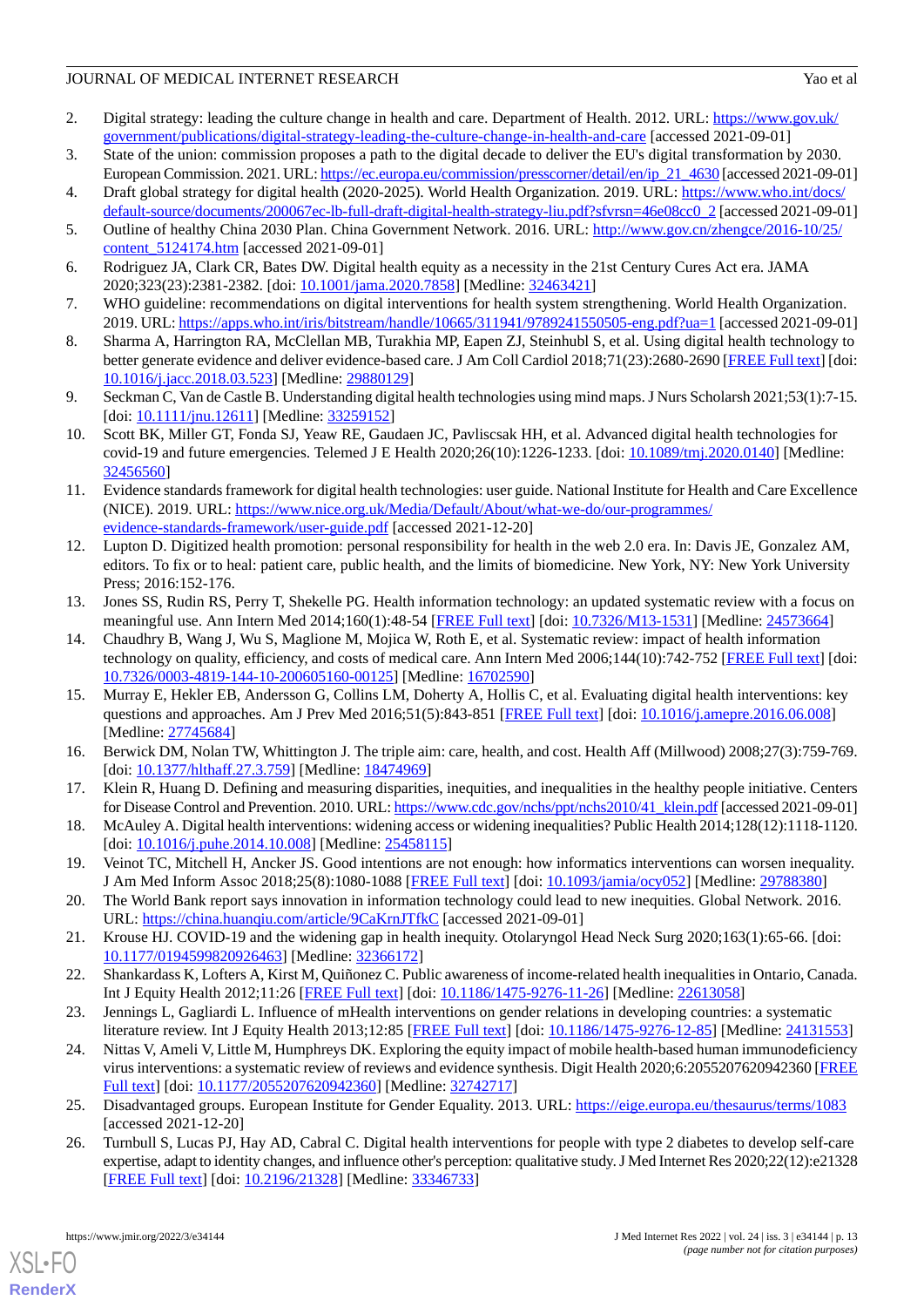- <span id="page-13-0"></span>27. National Academies of Sciences, Engineering, and Medicine, Health and Medicine Division, Board on Population Health and Public Health Practice, Committee on Community-Based Solutions to Promote Health Equity in the United States. In: Baciu A, Negussie Y, Geller A, Weinstein JN, editors. Communities in action: pathways to health equity. Washington, D.C: National Academies Press (US); 2017.
- <span id="page-13-2"></span><span id="page-13-1"></span>28. Arksey H, O'Malley L. Scoping studies: towards a methodological framework. Int J Soc Res Methodol 2005;8(1):19-32. [doi: [10.1080/1364557032000119616](http://dx.doi.org/10.1080/1364557032000119616)]
- 29. Tricco AC, Lillie E, Zarin W, O'Brien KK, Colquhoun H, Levac D, et al. PRISMA extension for scoping reviews (PRISMA-ScR): checklist and explanation. Ann Intern Med 2018;169(7):467-473 [[FREE Full text\]](https://www.acpjournals.org/doi/abs/10.7326/M18-0850?url_ver=Z39.88-2003&rfr_id=ori:rid:crossref.org&rfr_dat=cr_pub%3dpubmed) [doi: [10.7326/M18-0850\]](http://dx.doi.org/10.7326/M18-0850) [Medline: [30178033](http://www.ncbi.nlm.nih.gov/entrez/query.fcgi?cmd=Retrieve&db=PubMed&list_uids=30178033&dopt=Abstract)]
- <span id="page-13-4"></span><span id="page-13-3"></span>30. André A. The information technology revolution in health care. In: André A, editor. Digital medicine. Cham, Switzerland: Springer; 2019:1-7.
- <span id="page-13-5"></span>31. Cooke A, Smith D, Booth A. Beyond PICO: the SPIDER tool for qualitative evidence synthesis. Qual Health Res 2012;22(10):1435-1443. [doi: [10.1177/1049732312452938\]](http://dx.doi.org/10.1177/1049732312452938) [Medline: [22829486\]](http://www.ncbi.nlm.nih.gov/entrez/query.fcgi?cmd=Retrieve&db=PubMed&list_uids=22829486&dopt=Abstract)
- <span id="page-13-6"></span>32. Yang BM. Medical technology and inequity in health care: the case of Korea. Health Policy Plan 1993;8(4):385-393. [doi: [10.1093/heapol/8.4.385](http://dx.doi.org/10.1093/heapol/8.4.385)] [Medline: [10131034](http://www.ncbi.nlm.nih.gov/entrez/query.fcgi?cmd=Retrieve&db=PubMed&list_uids=10131034&dopt=Abstract)]
- <span id="page-13-7"></span>33. Steiger TS, Duetz Schmucki M. Health information on the internet: an issue of social inequality in public health. Soz Praventivmed 2004;49(6):357-358. [doi: [10.1007/s00038-004-4044-4](http://dx.doi.org/10.1007/s00038-004-4044-4)] [Medline: [15669433\]](http://www.ncbi.nlm.nih.gov/entrez/query.fcgi?cmd=Retrieve&db=PubMed&list_uids=15669433&dopt=Abstract)
- <span id="page-13-8"></span>34. Viswanath K, Kreuter MW. Health disparities, communication inequalities, and eHealth. Am J Prev Med 2007;32(5 Suppl):S131-S133 [\[FREE Full text\]](http://europepmc.org/abstract/MED/17466818) [doi: [10.1016/j.amepre.2007.02.012](http://dx.doi.org/10.1016/j.amepre.2007.02.012)] [Medline: [17466818](http://www.ncbi.nlm.nih.gov/entrez/query.fcgi?cmd=Retrieve&db=PubMed&list_uids=17466818&dopt=Abstract)]
- <span id="page-13-9"></span>35. Kim EH, Stolyar A, Lober WB, Herbaugh AL, Shinstrom SE, Zierler BK, et al. Challenges to using an electronic personal health record by a low-income elderly population. J Med Internet Res 2009;11(4):e44 [[FREE Full text](https://www.jmir.org/2009/4/e44/)] [doi: [10.2196/jmir.1256](http://dx.doi.org/10.2196/jmir.1256)] [Medline: [19861298](http://www.ncbi.nlm.nih.gov/entrez/query.fcgi?cmd=Retrieve&db=PubMed&list_uids=19861298&dopt=Abstract)]
- <span id="page-13-11"></span><span id="page-13-10"></span>36. Andreassen HK, Dyb K. Differences and inequalities in health: empirical reflections on telemedicine and politics. Inf Commun Soc 2010;13(7):956-975. [doi: [10.1080/1369118x.2010.499953\]](http://dx.doi.org/10.1080/1369118x.2010.499953)
- <span id="page-13-12"></span>37. Goldberg DS. Justice, population health, and deep brain stimulation: the interplay of inequities and novel health technologies. AJOB Neurosci 2012;3(1):16-20. [doi: [10.1080/21507740.2011.635626\]](http://dx.doi.org/10.1080/21507740.2011.635626)
- 38. Jones R. Development of a questionnaire and cross-sectional survey of patient eHealth readiness and eHealth inequalities. Med 2 0 2013;2(2):e9 [[FREE Full text](https://www.medicine20.com/2013/2/e9/)] [doi: [10.2196/med20.2559](http://dx.doi.org/10.2196/med20.2559)] [Medline: [25075244](http://www.ncbi.nlm.nih.gov/entrez/query.fcgi?cmd=Retrieve&db=PubMed&list_uids=25075244&dopt=Abstract)]
- <span id="page-13-14"></span><span id="page-13-13"></span>39. Albright KC, Boehme AK, Mullen MT, Wu TC, Branas CC, Grotta JC, et al. The effect of telemedicine on access to acute stroke care in Texas: the story of age inequalities. Stroke Res Treat 2015;2015:813493 [\[FREE Full text\]](https://doi.org/10.1155/2015/813493) [doi: [10.1155/2015/813493\]](http://dx.doi.org/10.1155/2015/813493) [Medline: [26543664](http://www.ncbi.nlm.nih.gov/entrez/query.fcgi?cmd=Retrieve&db=PubMed&list_uids=26543664&dopt=Abstract)]
- <span id="page-13-15"></span>40. Matteucci I. Social determinants of health inequalities: moving toward a socio-constructivist model supported by information and communication technologies. Global Bioethics 2015;26(3-4):206-217. [doi: [10.1080/11287462.2015.1101213](http://dx.doi.org/10.1080/11287462.2015.1101213)]
- <span id="page-13-16"></span>41. van Mierlo T, Hyatt D, Ching AT. Employing the Gini coefficient to measure participation inequality in treatment-focused digital health social networks. Netw Model Anal Health Inform Bioinform 2016;5(1):32 [\[FREE Full text\]](http://europepmc.org/abstract/MED/27840788) [doi: [10.1007/s13721-016-0140-7\]](http://dx.doi.org/10.1007/s13721-016-0140-7) [Medline: [27840788](http://www.ncbi.nlm.nih.gov/entrez/query.fcgi?cmd=Retrieve&db=PubMed&list_uids=27840788&dopt=Abstract)]
- <span id="page-13-17"></span>42. Latulippe K, Hamel C, Giroux D. Social health inequalities and eHealth: a literature review with qualitative synthesis of theoretical and empirical studies. J Med Internet Res 2017;19(4):e136 [\[FREE Full text\]](https://www.jmir.org/2017/4/e136/) [doi: [10.2196/jmir.6731\]](http://dx.doi.org/10.2196/jmir.6731) [Medline: [28450271](http://www.ncbi.nlm.nih.gov/entrez/query.fcgi?cmd=Retrieve&db=PubMed&list_uids=28450271&dopt=Abstract)]
- <span id="page-13-18"></span>43. Hosseinpoor AR, Nambiar D, Tawilah J, Schlotheuber A, Briot B, Bateman M, Suparmi, et al. Capacity building for health inequality monitoring in Indonesia: enhancing the equity orientation of country health information system. Glob Health Action 2018;11(sup1):1419739 [\[FREE Full text\]](http://europepmc.org/abstract/MED/29569528) [doi: [10.1080/16549716.2017.1419739](http://dx.doi.org/10.1080/16549716.2017.1419739)] [Medline: [29569528\]](http://www.ncbi.nlm.nih.gov/entrez/query.fcgi?cmd=Retrieve&db=PubMed&list_uids=29569528&dopt=Abstract)
- <span id="page-13-19"></span>44. Bol N, Helberger N, Weert JC. Differences in mobile health app use: a source of new digital inequalities? Inf Soc 2018 26;34(3):183-193. [doi: [10.1080/01972243.2018.1438550\]](http://dx.doi.org/10.1080/01972243.2018.1438550)
- <span id="page-13-20"></span>45. Weiss D, Rydland HT, Øversveen E, Jensen MR, Solhaug S, Krokstad S. Innovative technologies and social inequalities in health: a scoping review of the literature. PLoS One 2018;13(4):e0195447 [\[FREE Full text\]](https://dx.plos.org/10.1371/journal.pone.0195447) [doi: [10.1371/journal.pone.0195447\]](http://dx.doi.org/10.1371/journal.pone.0195447) [Medline: [29614114](http://www.ncbi.nlm.nih.gov/entrez/query.fcgi?cmd=Retrieve&db=PubMed&list_uids=29614114&dopt=Abstract)]
- <span id="page-13-21"></span>46. Gann B. Transforming lives: combating digital health inequality. IFLA J 2019;45(3):187-198. [doi: [10.1177/0340035219845013\]](http://dx.doi.org/10.1177/0340035219845013)
- <span id="page-13-22"></span>47. Toscos T, Drouin M, Pater J, Flanagan M, Pfafman R, Mirro MJ. Selection biases in technology-based intervention research: patients' technology use relates to both demographic and health-related inequities. J Am Med Inform Assoc 2019;26(8-9):835-839 [\[FREE Full text\]](http://europepmc.org/abstract/MED/31172193) [doi: [10.1093/jamia/ocz058](http://dx.doi.org/10.1093/jamia/ocz058)] [Medline: [31172193\]](http://www.ncbi.nlm.nih.gov/entrez/query.fcgi?cmd=Retrieve&db=PubMed&list_uids=31172193&dopt=Abstract)
- 48. Qureshi S, Xiong J, Deitenbeck B. The effect of mobile health and social inequalities on human development and health outcomes: mhealth for health equity. In: Proceedings of the 52nd Hawaii International Conference on System Sciences. 2019 Presented at: HICCS '19; January 8-11, 2019; Grand Wailea, HI p. 3943-3952 URL: [https://scholarspace.](https://scholarspace.manoa.hawaii.edu/bitstream/10125/59831/1/0391.pdf) [manoa.hawaii.edu/bitstream/10125/59831/1/0391.pdf](https://scholarspace.manoa.hawaii.edu/bitstream/10125/59831/1/0391.pdf) [doi: [10.24251/HICSS.2019.478\]](http://dx.doi.org/10.24251/HICSS.2019.478)
- 49. Hansen AH, Bradway M, Broz J, Claudi T, Henriksen Ø, Wangberg SC, et al. Inequalities in the use of eHealth between socioeconomic groups among patients with type 1 and type 2 diabetes: cross-sectional study. J Med Internet Res 2019;21(5):e13615 [\[FREE Full text](https://www.jmir.org/2019/5/e13615/)] [doi: [10.2196/13615\]](http://dx.doi.org/10.2196/13615) [Medline: [31144669\]](http://www.ncbi.nlm.nih.gov/entrez/query.fcgi?cmd=Retrieve&db=PubMed&list_uids=31144669&dopt=Abstract)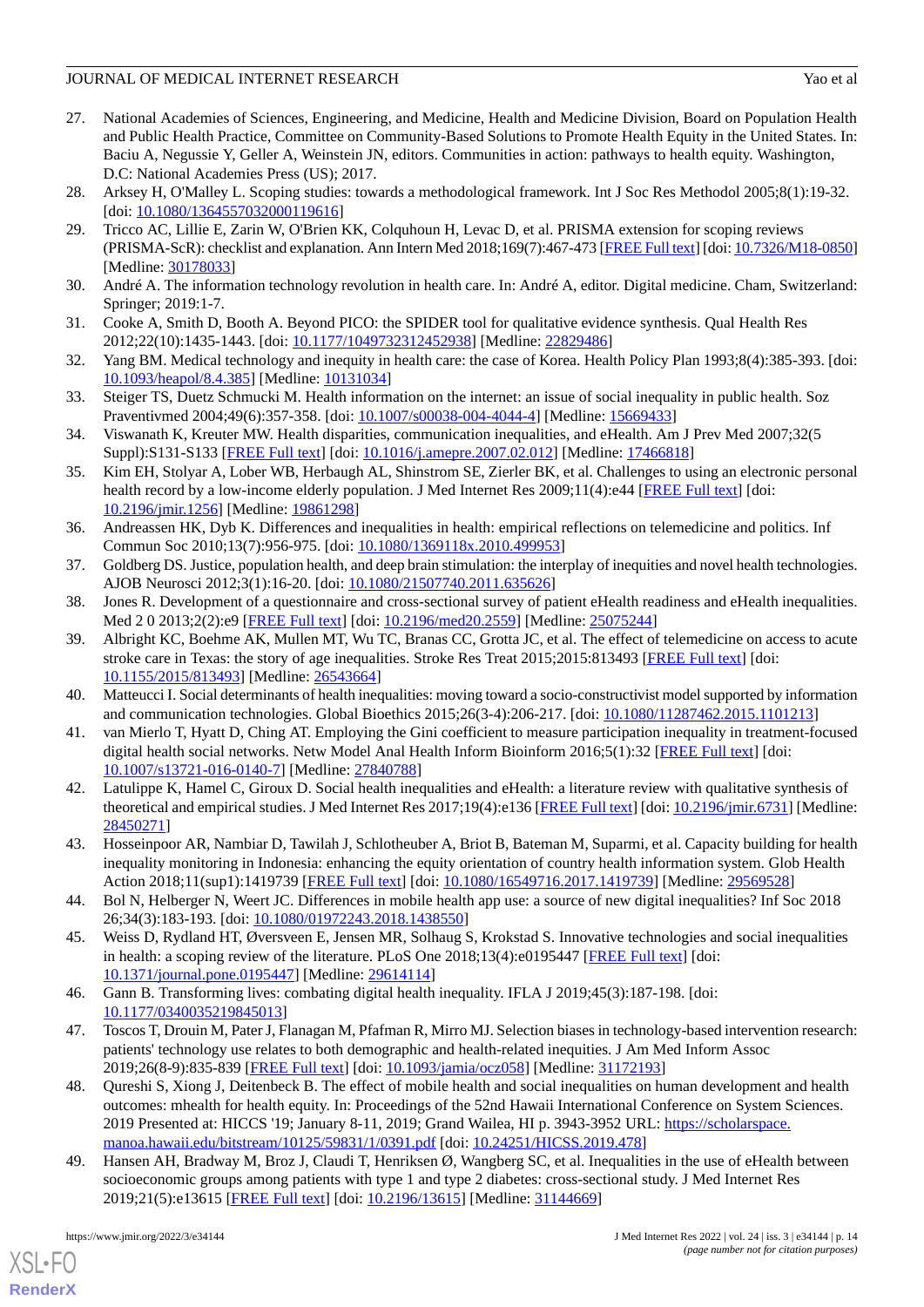- <span id="page-14-0"></span>50. Baum F, Newman L, Biedrzycki K. Vicious cycles: digital technologies and determinants of health in Australia. Health Promot Int 2014;29(2):349-360. [doi: [10.1093/heapro/das062\]](http://dx.doi.org/10.1093/heapro/das062) [Medline: [23144236](http://www.ncbi.nlm.nih.gov/entrez/query.fcgi?cmd=Retrieve&db=PubMed&list_uids=23144236&dopt=Abstract)]
- <span id="page-14-2"></span><span id="page-14-1"></span>51. Banerjee A. Digital health interventions and inequalities: the case for a new paradigm. BMJ Evid Based Med 2021;26(3):77-78. [doi: [10.1136/bmjebm-2019-111282](http://dx.doi.org/10.1136/bmjebm-2019-111282)] [Medline: [31753847\]](http://www.ncbi.nlm.nih.gov/entrez/query.fcgi?cmd=Retrieve&db=PubMed&list_uids=31753847&dopt=Abstract)
- 52. Rich E, Miah A, Lewis S. Is digital health care more equitable? The framing of health inequalities within England's digital health policy 2010-2017. Sociol Health Illn 2019;41 Suppl 1:31-49 [[FREE Full text](http://europepmc.org/abstract/MED/31599987)] [doi: [10.1111/1467-9566.12980\]](http://dx.doi.org/10.1111/1467-9566.12980) [Medline: [31599987](http://www.ncbi.nlm.nih.gov/entrez/query.fcgi?cmd=Retrieve&db=PubMed&list_uids=31599987&dopt=Abstract)]
- <span id="page-14-4"></span><span id="page-14-3"></span>53. Ahmed T, Rizvi SJ, Rasheed S, Iqbal M, Bhuiya A, Standing H, et al. Digital health and inequalities in access to health services in Bangladesh: mixed methods study. JMIR Mhealth Uhealth 2020;8(7):e16473 [[FREE Full text](https://mhealth.jmir.org/2020/7/e16473/)] [doi: [10.2196/16473\]](http://dx.doi.org/10.2196/16473) [Medline: [32706736\]](http://www.ncbi.nlm.nih.gov/entrez/query.fcgi?cmd=Retrieve&db=PubMed&list_uids=32706736&dopt=Abstract)
- <span id="page-14-5"></span>54. Glied S, Lleras-Muney A. Technological innovation and inequality in health. Demography 2008;45(3):741-761 [\[FREE](http://europepmc.org/abstract/MED/18939670) [Full text\]](http://europepmc.org/abstract/MED/18939670) [doi: [10.1353/dem.0.0017\]](http://dx.doi.org/10.1353/dem.0.0017) [Medline: [18939670\]](http://www.ncbi.nlm.nih.gov/entrez/query.fcgi?cmd=Retrieve&db=PubMed&list_uids=18939670&dopt=Abstract)
- <span id="page-14-6"></span>55. Fujioka JK, Budhwani S, Thomas-Jacques T, De Vera K, Challa P, Fuller K, et al. Challenges and strategies for promoting health equity in virtual care: protocol for a scoping review of reviews. JMIR Res Protoc 2020;9(12):e22847 [[FREE Full](https://www.researchprotocols.org/2020/12/e22847/) [text](https://www.researchprotocols.org/2020/12/e22847/)] [doi: [10.2196/22847\]](http://dx.doi.org/10.2196/22847) [Medline: [33211020\]](http://www.ncbi.nlm.nih.gov/entrez/query.fcgi?cmd=Retrieve&db=PubMed&list_uids=33211020&dopt=Abstract)
- <span id="page-14-7"></span>56. Khilnani A, Schulz J, Robinson L. The COVID-19 pandemic: new concerns and connections between eHealth and digital inequalities. J Inf Commun Ethics Soc 2020;18(3):393-403. [doi: [10.1108/jices-04-2020-0052\]](http://dx.doi.org/10.1108/jices-04-2020-0052)
- <span id="page-14-8"></span>57. DeGuzman PB, Siegfried Z, Leimkuhler ME. Evaluation of rural public libraries to address telemedicine inequities. Public Health Nurs 2020;37(5):806-811. [doi: [10.1111/phn.12777](http://dx.doi.org/10.1111/phn.12777)] [Medline: [32715533](http://www.ncbi.nlm.nih.gov/entrez/query.fcgi?cmd=Retrieve&db=PubMed&list_uids=32715533&dopt=Abstract)]
- <span id="page-14-9"></span>58. Gann B. Combating digital health inequality in the time of coronavirus. J Consum Health Internet 2020;24(3):278-284. [doi: [10.1080/15398285.2020.1791670](http://dx.doi.org/10.1080/15398285.2020.1791670)]
- <span id="page-14-10"></span>59. Bommakanti KK, Smith LL, Liu L, Do D, Cuevas-Mota J, Collins K, et al. Requiring smartphone ownership for mHealth interventions: who could be left out? BMC Public Health 2020;20(1):81 [\[FREE Full text\]](https://bmcpublichealth.biomedcentral.com/articles/10.1186/s12889-019-7892-9) [doi: [10.1186/s12889-019-7892-9\]](http://dx.doi.org/10.1186/s12889-019-7892-9) [Medline: [31959145](http://www.ncbi.nlm.nih.gov/entrez/query.fcgi?cmd=Retrieve&db=PubMed&list_uids=31959145&dopt=Abstract)]
- <span id="page-14-11"></span>60. Weiss D, Sund ER, Freese J, Krokstad S. The diffusion of innovative diabetes technologies as a fundamental cause of social inequalities in health. The Nord-Trøndelag Health Study, Norway. Sociol Health Illn 2020;42(7):1548-1565. [doi: [10.1111/1467-9566.13147\]](http://dx.doi.org/10.1111/1467-9566.13147) [Medline: [32539185](http://www.ncbi.nlm.nih.gov/entrez/query.fcgi?cmd=Retrieve&db=PubMed&list_uids=32539185&dopt=Abstract)]
- <span id="page-14-13"></span><span id="page-14-12"></span>61. Karri K, Yarra P. Inequities still exist in the use of digital health technology across different sociodemographic subgroups. Evid Based Nurs 2022;25(1):23. [doi: [10.1136/ebnurs-2020-103355](http://dx.doi.org/10.1136/ebnurs-2020-103355)] [Medline: [33262165\]](http://www.ncbi.nlm.nih.gov/entrez/query.fcgi?cmd=Retrieve&db=PubMed&list_uids=33262165&dopt=Abstract)
- <span id="page-14-14"></span>62. Jaffe DH, Lee L, Huynh S, Haskell TP. Health inequalities in the use of telehealth in the United States in the lens of COVID-19. Popul Health Manag 2020;23(5):368-377. [doi: [10.1089/pop.2020.0186\]](http://dx.doi.org/10.1089/pop.2020.0186) [Medline: [32816644](http://www.ncbi.nlm.nih.gov/entrez/query.fcgi?cmd=Retrieve&db=PubMed&list_uids=32816644&dopt=Abstract)]
- <span id="page-14-15"></span>63. DeGuzman PB, Bernacchi V, Cupp CA, Dunn B, Ghamandi BJ, Hinton ID, et al. Beyond broadband: digital inclusion as a driver of inequities in access to rural cancer care. J Cancer Surviv 2020;14(5):643-652. [doi: [10.1007/s11764-020-00874-y](http://dx.doi.org/10.1007/s11764-020-00874-y)] [Medline: [32390103](http://www.ncbi.nlm.nih.gov/entrez/query.fcgi?cmd=Retrieve&db=PubMed&list_uids=32390103&dopt=Abstract)]
- <span id="page-14-16"></span>64. Sun N, Esom K, Dhaliwal M, Amon JJ. Human rights and digital health technologies. Health Hum Rights 2020;22(2):21-32 [[FREE Full text](http://europepmc.org/abstract/MED/33390689)] [Medline: [33390689](http://www.ncbi.nlm.nih.gov/entrez/query.fcgi?cmd=Retrieve&db=PubMed&list_uids=33390689&dopt=Abstract)]
- <span id="page-14-17"></span>65. Ukoha EP, Feinglass J, Yee LM. Disparities in electronic patient portal use in prenatal care: retrospective cohort study. J Med Internet Res 2019;21(9):e14445 [[FREE Full text](https://www.jmir.org/2019/9/e14445/)] [doi: [10.2196/14445\]](http://dx.doi.org/10.2196/14445) [Medline: [31586367\]](http://www.ncbi.nlm.nih.gov/entrez/query.fcgi?cmd=Retrieve&db=PubMed&list_uids=31586367&dopt=Abstract)
- <span id="page-14-18"></span>66. Hamideh D, Nebeker C. The digital health landscape in addiction and substance use research: will digital health exacerbate or mitigate health inequities in vulnerable populations? Curr Addict Rep 2020;7(3):317-332. [doi: [10.1007/s40429-020-00325-9\]](http://dx.doi.org/10.1007/s40429-020-00325-9)
- <span id="page-14-19"></span>67. Erhunmwunsee L, Bhandari P, Sosa E, Sur M, Ituarte PH, Lui NS. Socioeconomic, rural, and insurance-based inequities in robotic lung cancer resections. Video-Assist Thorac Surg 2020;5:13. [doi:  $10.21037/vats.2020.02.01$ ]
- <span id="page-14-21"></span><span id="page-14-20"></span>68. Ramírez AS, Estrada E, Ruiz A. Mapping the health information landscape in a rural, culturally diverse region: implications for interventions to reduce information inequality. J Prim Prev 2017;38(4):345-362 [\[FREE Full text](http://europepmc.org/abstract/MED/28224349)] [doi: [10.1007/s10935-017-0466-7\]](http://dx.doi.org/10.1007/s10935-017-0466-7) [Medline: [28224349](http://www.ncbi.nlm.nih.gov/entrez/query.fcgi?cmd=Retrieve&db=PubMed&list_uids=28224349&dopt=Abstract)]
- 69. Matthews KA, Gallo LC. Psychological perspectives on pathways linking socioeconomic status and physical health. Annu Rev Psychol 2011;62:501-530 [[FREE Full text](http://europepmc.org/abstract/MED/20636127)] [doi: [10.1146/annurev.psych.031809.130711\]](http://dx.doi.org/10.1146/annurev.psych.031809.130711) [Medline: [20636127\]](http://www.ncbi.nlm.nih.gov/entrez/query.fcgi?cmd=Retrieve&db=PubMed&list_uids=20636127&dopt=Abstract)
- <span id="page-14-23"></span><span id="page-14-22"></span>70. Norman CD, Skinner HA. eHEALS: the eHealth literacy scale. J Med Internet Res 2006;8(4):e27 [\[FREE Full text](https://www.jmir.org/2006/4/e27/)] [doi: [10.2196/jmir.8.4.e27\]](http://dx.doi.org/10.2196/jmir.8.4.e27) [Medline: [17213046\]](http://www.ncbi.nlm.nih.gov/entrez/query.fcgi?cmd=Retrieve&db=PubMed&list_uids=17213046&dopt=Abstract)
- <span id="page-14-24"></span>71. Torous J, Friedman R, Keshavan M. Smartphone ownership and interest in mobile applications to monitor symptoms of mental health conditions. JMIR Mhealth Uhealth 2014;2(1):e2 [[FREE Full text](https://mhealth.jmir.org/2014/1/e2/)] [doi: [10.2196/mhealth.2994](http://dx.doi.org/10.2196/mhealth.2994)] [Medline: [25098314](http://www.ncbi.nlm.nih.gov/entrez/query.fcgi?cmd=Retrieve&db=PubMed&list_uids=25098314&dopt=Abstract)]
- 72. Rogers EM. Diffusion of innovation. 4th edition. New York, NY: Free Press; 2010.
- 73. Campos-Castillo C. Revisiting the first-level digital divide in the United States: gender and race/ethnicity patterns, 2007-2012. Soc Sci Comput Rev 2015;33(4):423-439. [doi: [10.1177/0894439314547617\]](http://dx.doi.org/10.1177/0894439314547617)
- 74. Schradie J. The trend of class, race, and ethnicity in social media inequality: who still cannot afford to blog? Inf Commun Soc 2012;15(4):555-571. [doi: [10.1080/1369118x.2012.665939](http://dx.doi.org/10.1080/1369118x.2012.665939)]